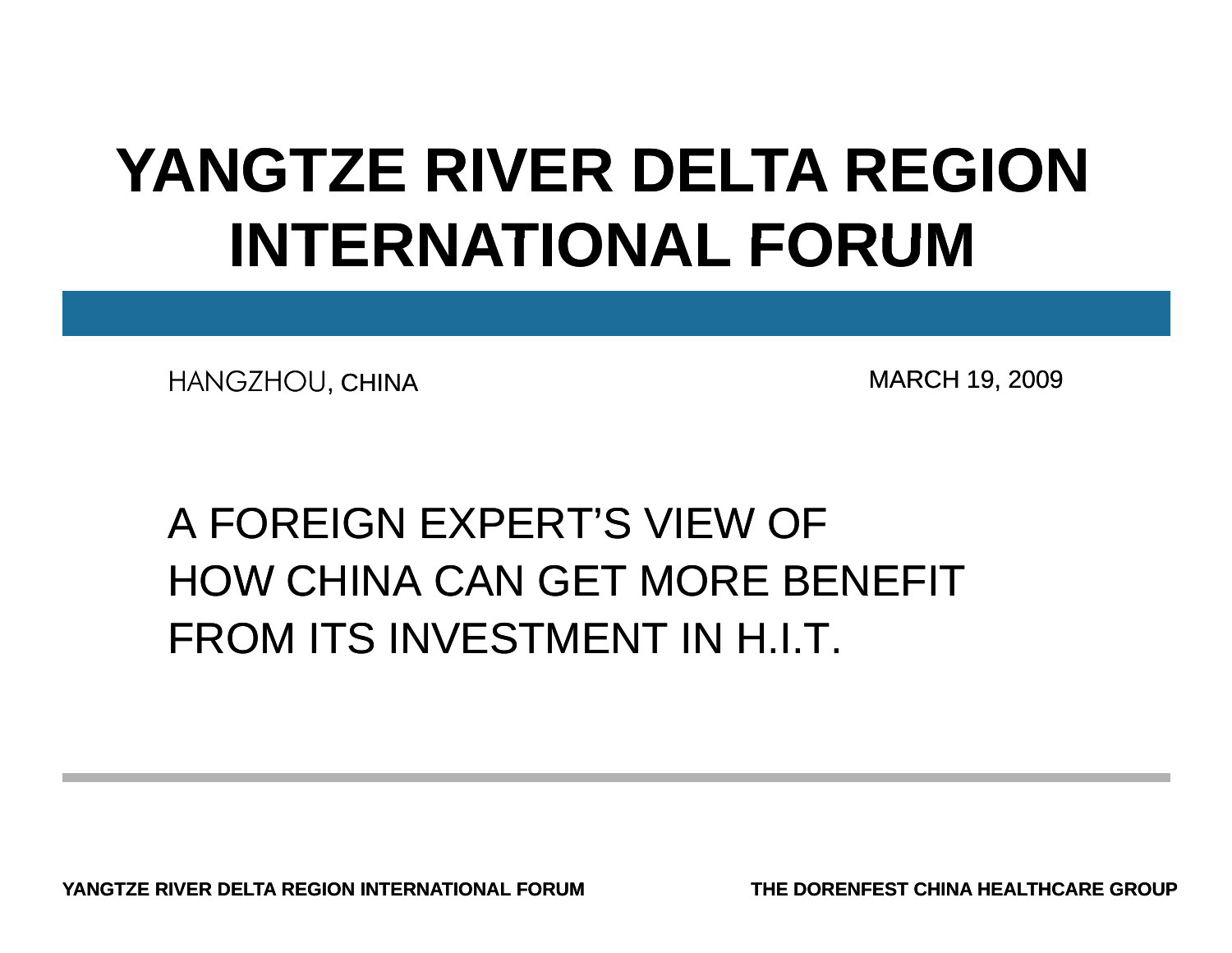- $\bullet$ ABOUT THE DORENFEST GROUP AND ITS CHINA BUSINESS APPROACH
- $\bullet$ THE CURRENT STATUS OF I.T. USE IN CHINESE HOSPITALS
- $\bullet$ LEARNING FROM THE H.I.T. EXPERIENCE OF OTHER COUNTRIES
- $\bullet$  SOME SUGGESTIONS TO THE CLASS TO HELP YOU MAKE MORE PROGRESS IN H.I.T. USE
- $\bullet$ **DISCUSSION**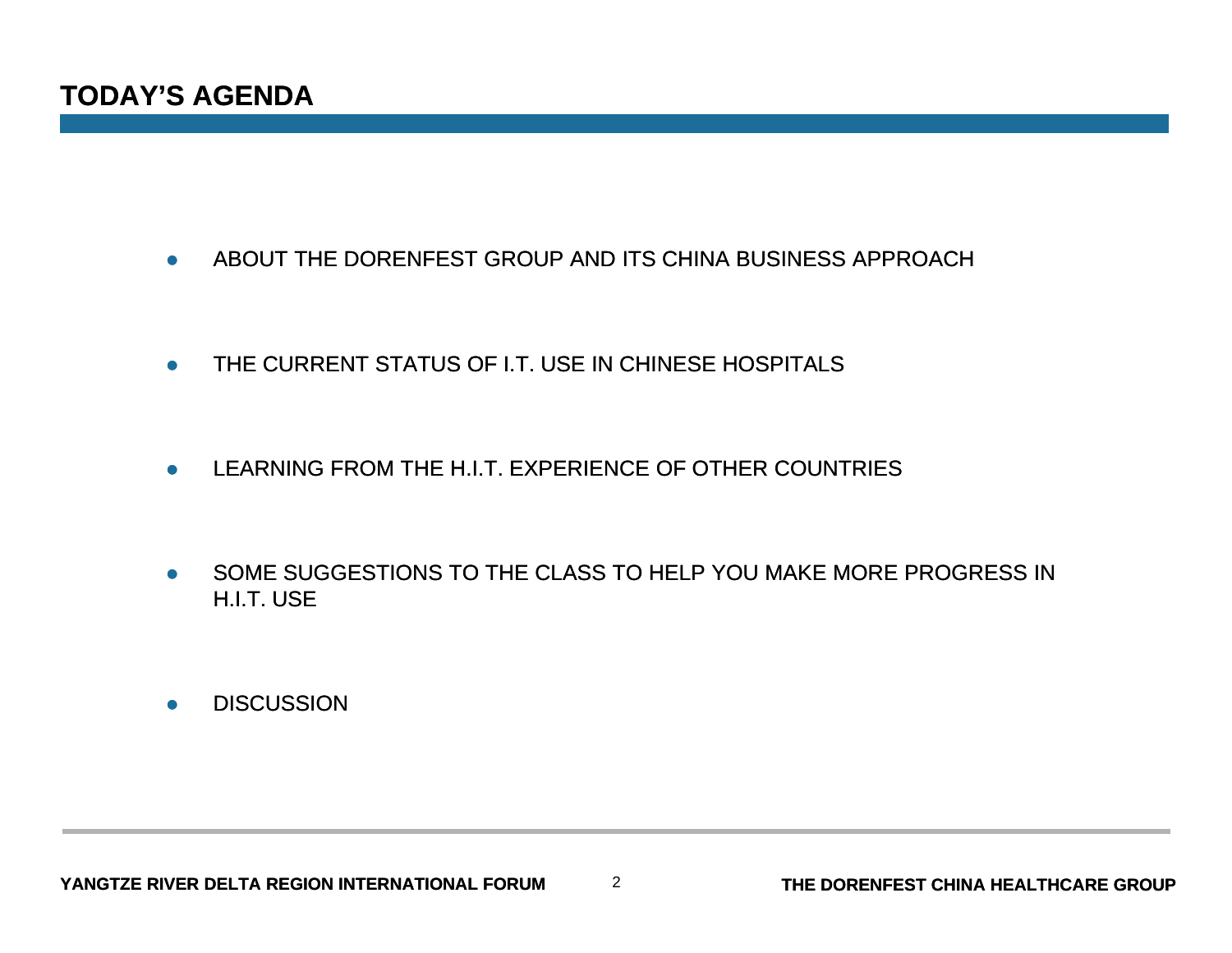- $\bullet$ HEALTHCARE CONSULTING AND INVESTMENT FOCUS
- $\bullet$  OFFER HEALTHCARE IMPROVEMENT SERVICES TO SUPPORT A MORE POSITIVE WORLD FUTURE
- $\bullet$  HELP HEALTHCARE ORGANIZATIONS TO IMPROVE HEALTHCARE SERVICES WHILE REDUCING COSTS BY IMPROVING WORK PROCESSES, MANAGEMENT SYSTEMS, SERVICES TO PATIENTS, AND QUALITY OF MEDICAL CARE
- 0 IN 2006 THE DORENFEST GROUP FORMED THE DORENFEST CHINA HEALTHCARE GROUP, BASED IN SHANGHAI, TO BRING OUR SKILL, TECHNOLOGY, AND CAPITAL TO CHINA IN A TWO-PHASE PROGRAM
- $\bullet$  WE ARE NOW OPERATING IN PHASE 1 OF THIS PROGRAM, OFFERING A VARIETY OF CONSULTING, TRAINING, AND EDUCATION SERVICES TO THE CHINA HEALTHCARE SYSTEM
- 0 WE EXPECT TO ENTER PHASE 2 OF OUR ACTIVITIES IN CHINA IN LATE 2009 WHEN WE WILL BEGIN TO MAKE INVESTMENTS IN WELL-DEFINED, GOOD BUSINESS PROJECTS, IN PARTNERSHIP WITH CHINESE HEALTH BUREAUS AND **HOSPITALS**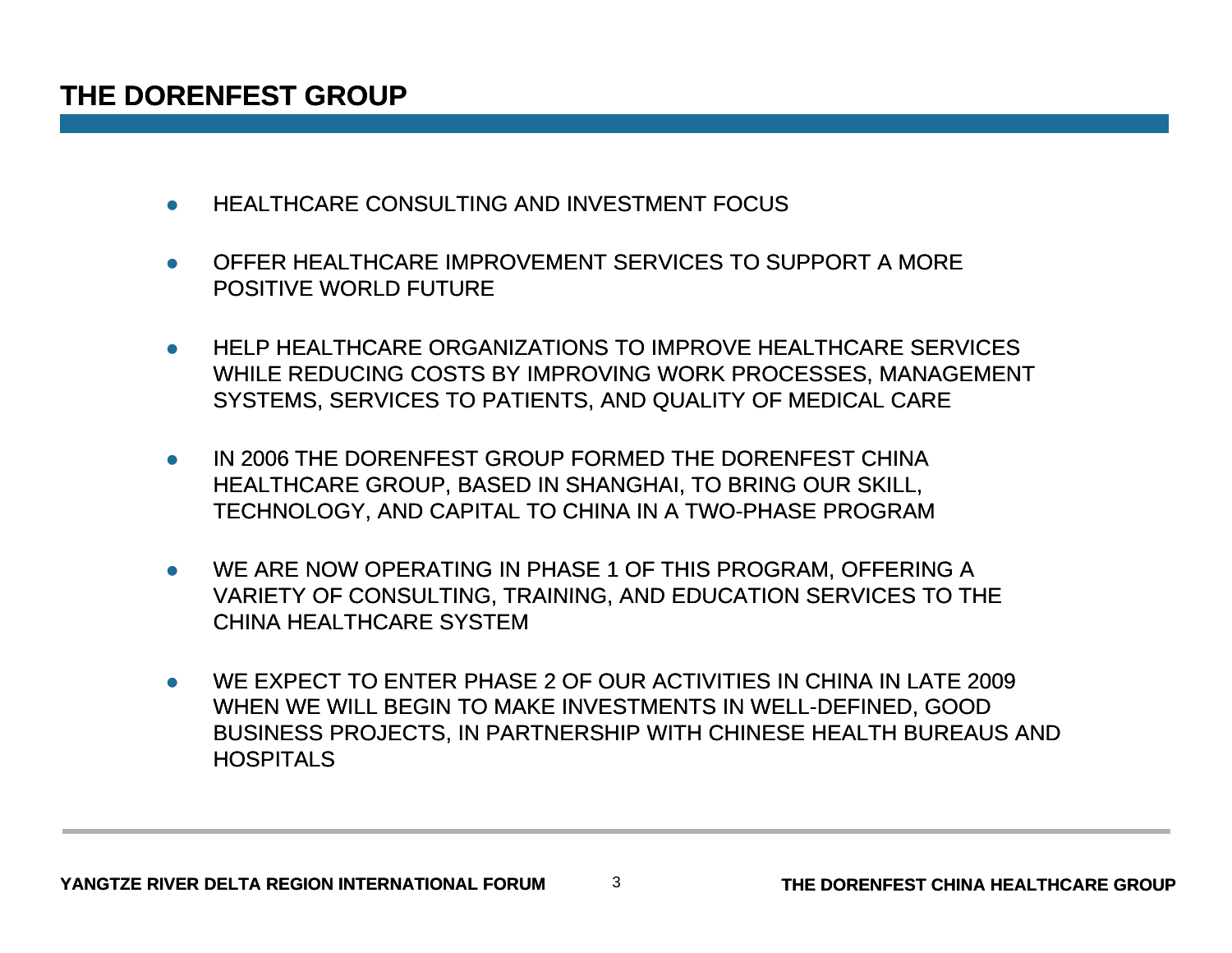### **DORENFEST ACTIVITIES IN OTHER COUNTRIES**

- $\bullet$  CONDUCT MARKET STUDIES AND CONSULTING ASSIGNMENTS ON USE OF INFORMATION TECHNOLOGY IN HEALTH CARE IN A NUMBER OF COUNTRIES
- $\bullet$  CONDUCT WORLDWIDE STUDIES COMPARING THE STATE OF THE ART IN HEALTH CARE I.T.
- $\bullet$  CONTINUOUSLY MONITOR AND UPDATE OUR UNDERSTANDING OF WORLDWIDE HEALTH CARE I.T. THROUGH A VARIETY OF ONGOING ACTIVITIES:
	- IN-PERSON AND TELEPHONE DISCUSSIONS WITH NUMEROUS HOSPITAL EXECUTIVES AND I.T. SUPPLIER PERSONNEL
	- REVIEW OF I.T. IN USE AT HOSPITALS THROUGHOUT THE WORLD
- $\bullet$ WORLDWIDE EDUCATIONAL SERVICES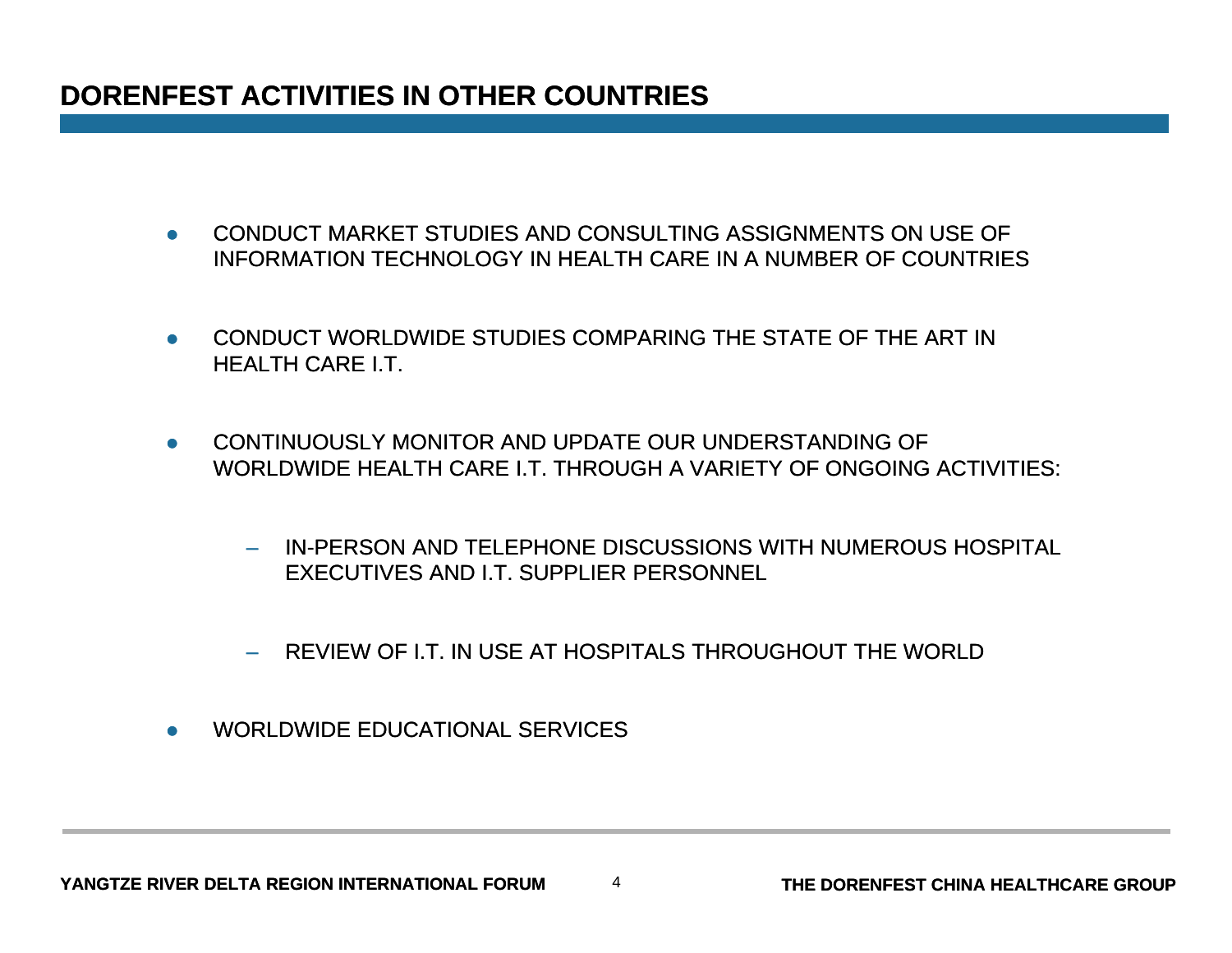### DORENFEST PRE-ENTRY INVESTIGATION OF HEALTHCARE IN CHINA

- 1.IN 2005 AND THE SPRING OF 2006, WE VISITED 17 CITIES IN CHINA
- 2. VISITED WITH HUNDREDS OF LEADERS IN THE HEALTHCARE INDUSTRY IN CHINA TO LEARN ABOUT HEALTHCARE REFORM IN CHINA – ITS PROGRESS, ITS PROBLEMS, AND ITS NEXT **STEPS**
- 3. VISITED WITH OVER 100 HOSPITALS TO GAIN AN UNDERSTANDING OF HOSPITAL OPERATIONS IN CHINA, THEIR CURRENT STATUS, AND OPPORTUNITIES FOR IMPROVEMENTS
- 4. VISITED WITH PROVINCIAL AND CITY HEALTH BUREAUS TO LEARN WHAT THEIR GOALS ARE FOR THEIR PROVINCIAL AND CITY HOSPITALS
- 5. VISITED PRIVATE HOSPITALS TO OBSERVE THE RESULTS OF HEALTHCARE REFORM PRIVATIZATION EFFORTS IN CHINA
- 6. VISITED WITH COMPANIES SELLING PRODUCTS AND SERVICES TO THE HEALTHCARE INDUSTRY IN CHINA AND WHAT THEY BELIEVE ARE APPROPRIATE NEXT STEPS FOR REFORMING THE CHINESE HEALTHCARE SYSTEM
- 7. EVALUATED A GROUP OF HOSPITAL MANAGEMENT AND OWNERSHIP OPPORTUNITIES THAT WERE PRESENTED TO THE DORENFEST GROUP TO BECOME MORE FAMILIAR WITH THE ALTERNATIVE WAYS TO PROCEED IN BUILDING A "MODEL HOSPITAL" IN CHINA
- 8. DEVELOPED A STRATEGY FOR BRINGING DORENFEST SKILL AND EXPERIENCE TO CHINA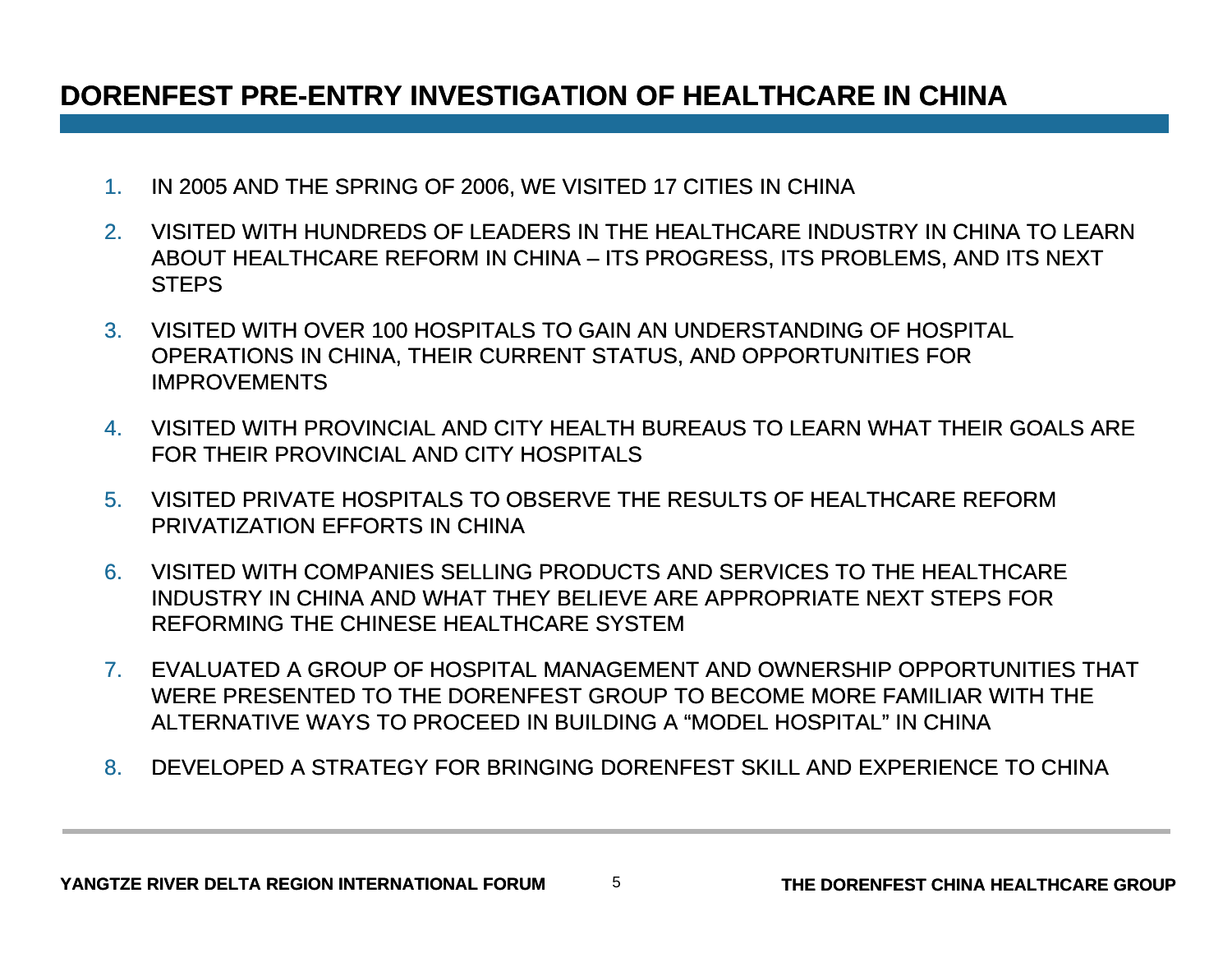- $\bullet$  EXAMPLES OF HEALTH BUREAU CLIENTS
	- SHENZHEN
	- CHONGQING
- $\bullet$  EXAMPLES OF HOSPITAL CLIENTS
	- SHANGHAI CHANGNING MATERNITY AND INFANT HEALTH INSTITUTE
	- PEKING UNIVERSITY MEDICAL COLLEGE #3 HOSPITAL
- $\bullet$  EXAMPLES OF HELPING CLIENTS FROM OTHER LOCATIONS TO BRING THEIR SKILLS TO MAINLAND CHINA

6

- HONG KONG HOSPITAL AUTHORITY
- MICROSOFT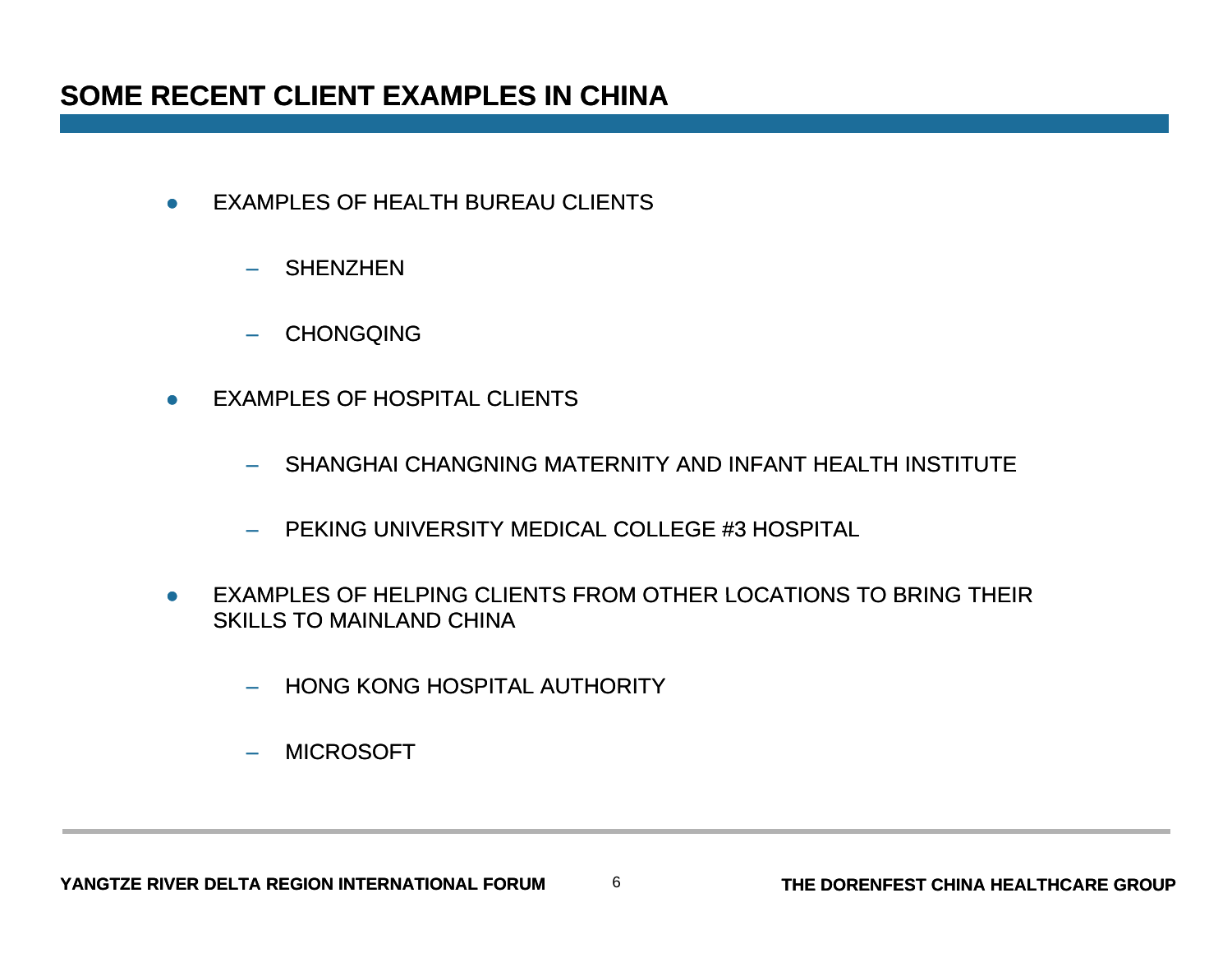**YANGTZE RIVER DELTA REGION INTERNATIONAL FORUM**

# THE CURRENT STATUS OF I.T. USE IN CHINESE HOSPITALS

7

**THE DORENFEST CHINA HEALTHCARE GROUP**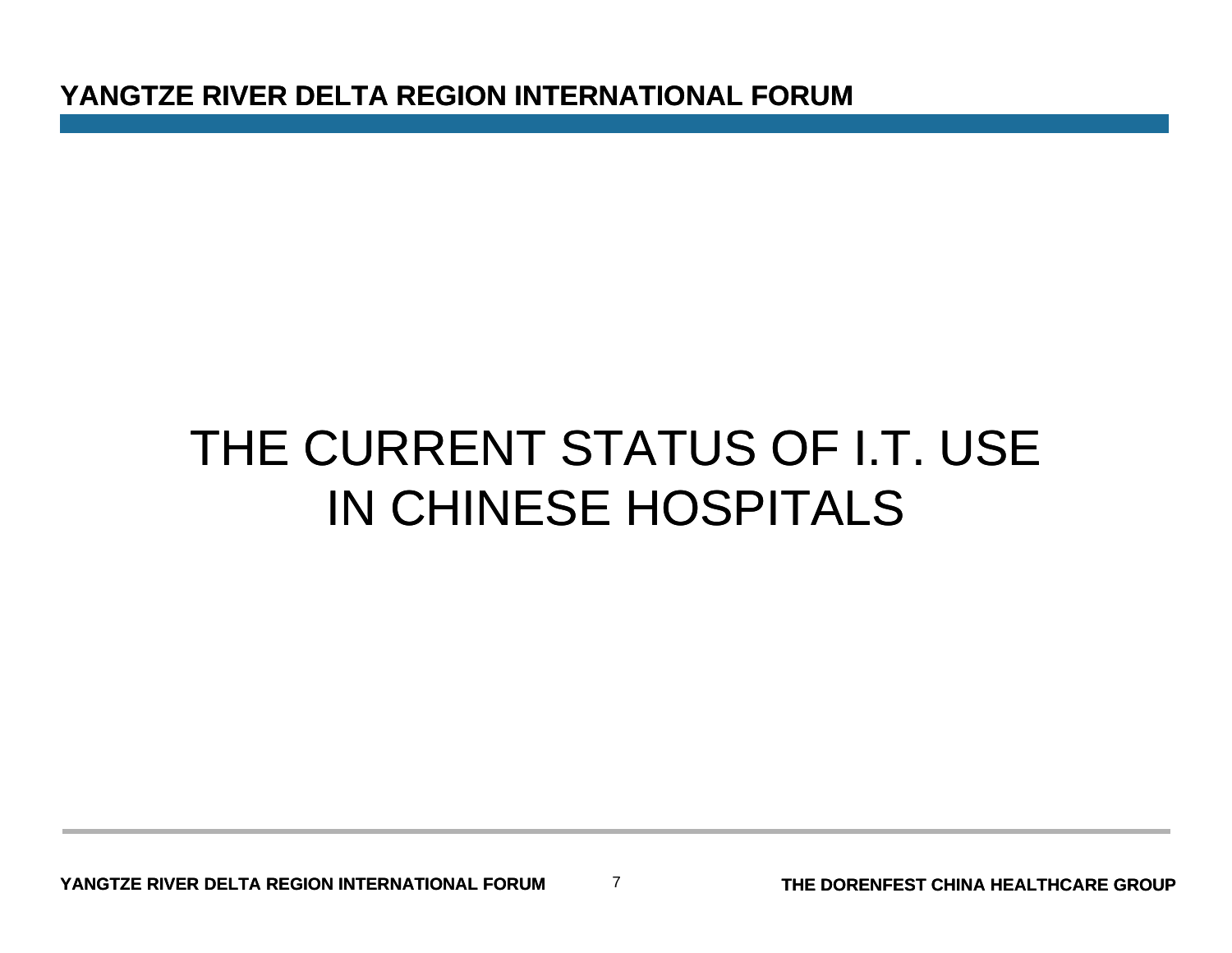- $\bullet$ CHINA BEGAN TO COMPUTERIZE ITS HOSPITALS IN THE EARLY 90'S.
- $\bullet$ CHINA MADE SLOW PROGRESS WITH INITIAL FOCUS ON FINANCIAL SYSTEMS
- 0 ABOUT 5 YEARS AGO CHINESE HOSPITALS BEGAN TO MOVE MORE AGGRESSIVELY TOWARD I.T. USE FOR CLINICAL SYSTEMS.
- $\bullet$  ALONG THE WAY, MANY SOFTWARE SOLUTIONS WERE DEVELOPED WITH SEVERAL HUNDRED SMALL SOFTWARE COMPANIES EMERGING IN CHINA.
- $\bullet$  IN 2005, CHINA SPENT LESS THAN 1% OF TOTAL HEALTHCARE COSTS ON I.T. OR ABOUT \$600 MILLION (USD)
- $\bullet$ IN 2007, CHINA SPENT OVER \$1 BILLION (USD) ON H.I.T.
- $\bullet$  WE PREDICT RAPID GROWTH WILL ACCELERATE OVER THE NEXT THREE YEARS WITH H.I.T. INVESTMENT IN CHINA RISING TO BETWEEN \$2 AND \$3 BILLION (USD) BY 2010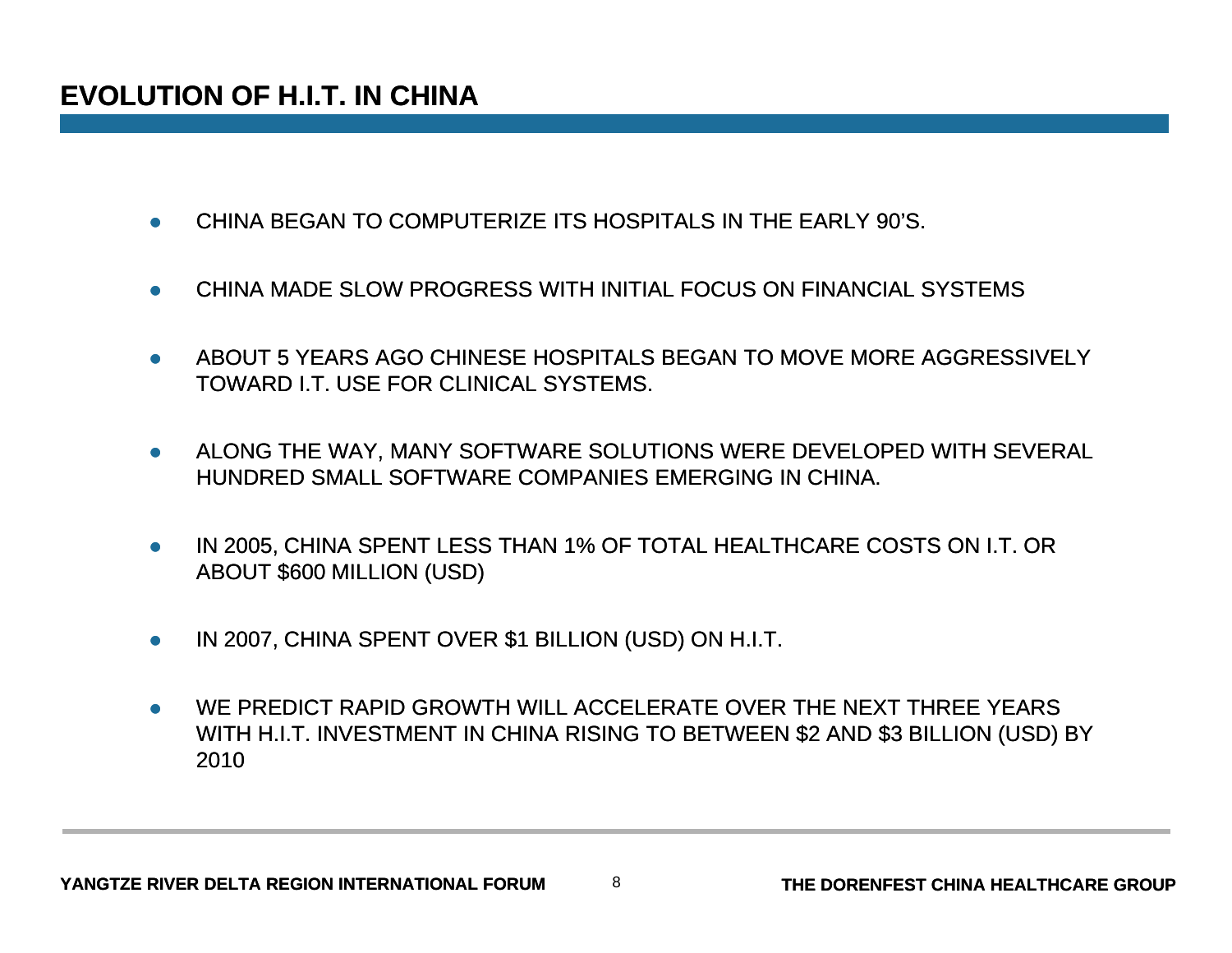### **FACTORS CONTRIBUTING TO FUTURE SPENDING GROWTH IN CHINA H.I.T.**

- 1. CHINA HOSPITAL WORK PROCESSES ARE REDUNDANT, EXPENSIVE AND ERROR PRONE WITH GREAT OPPORTUNITIES FOR IMPROVEMENT WITH APPROPRIATE USE OF I.T
- 2. CHINESE HOSPITAL LEADERS WOULD LIKE TO TAKE A BIG LEAP FORWARD IN IMPROVING WORK PROCESSES AND IN DIGITIZING CHINESE HOSPITALS
- 3. THE MINISTRY OF HEALTH (MOH) GUIDELINES FOR HEALTH I.T. DEVELOPMENT CALLS FOR ELECTRONIC MEDICAL RECORDS AND REGIONAL HEALTH NETWORKS TO BE IMPLEMENTED BETWEEN 2003 AND 2010 PROVIDING MUCH MOMENTUM FOR HOSPITALS AND HEALTH BUREAUS TO INVEST MORE IN I.T. NOW
- 4. THE SOON TO BE FINALIZED HEALTHCARE REFORM IN CHINA WILL BE FACILITATED BY BETTER USE OF I.T. IN CHINESE HOSPITALS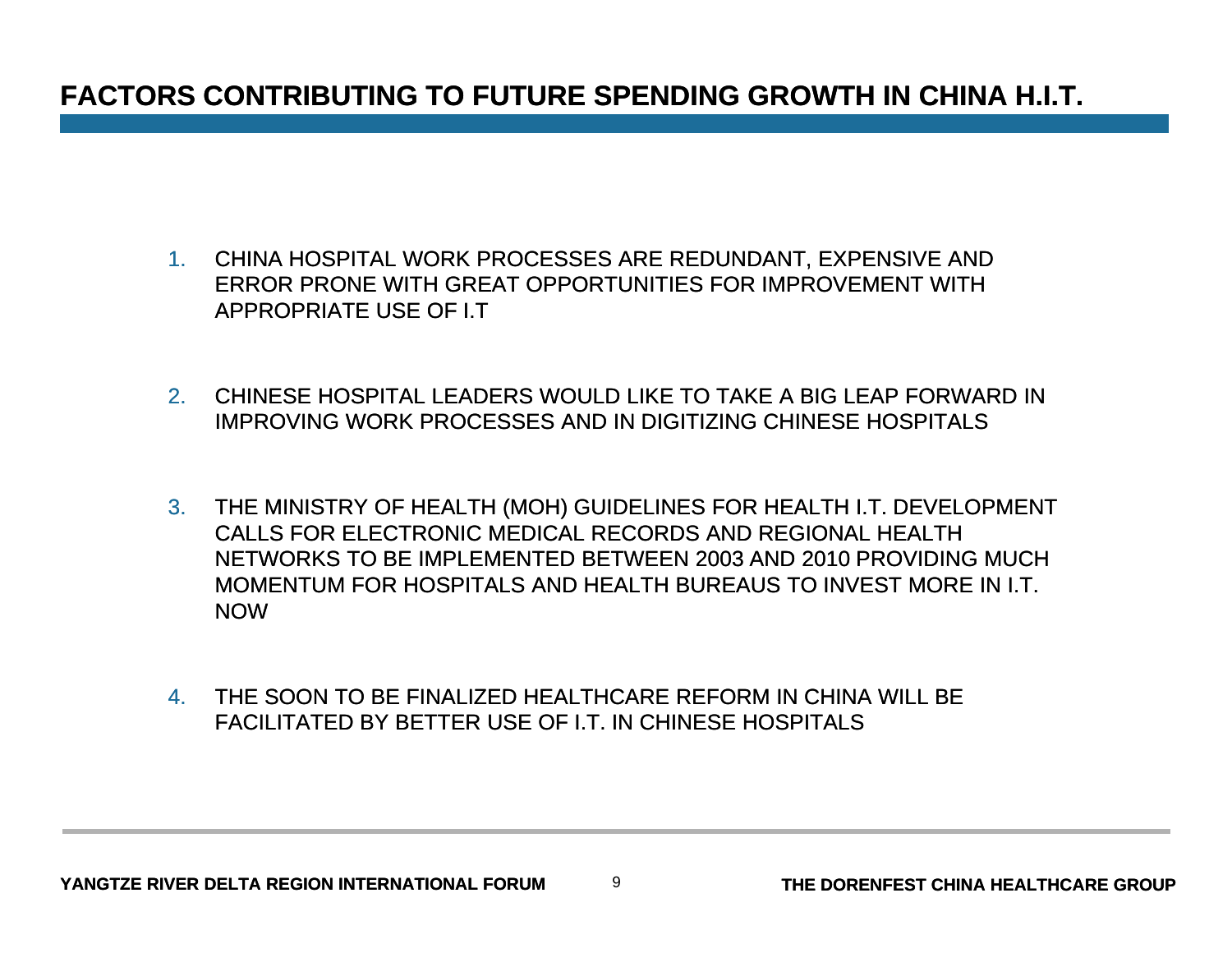### **GENERAL FACTORS IMPEDING SUCCESS IN CHINA H.I.T.**

- 1. CHINESE HOSPITALS HAVE NOT INVESTED A LOT OF RESOURCES IN I.T. SYSTEMS AND INFRASTRUCTURE TO GET TO THE PRESENT LEVEL OF ACCOMPLISHMENT. WHILE CHINA WOULD LIKE TO CONTINUE THIS LOW INVESTMENT APPROACH, ITS NEXT STEPS FORWARD WILL REQUIRE GREATER INVESTMENT
- 2. THE POOR RESULTS ACCOMPLISHED FROM PAST INVESTMENTS IN I.T. ARE CAUSING HESITATION AMONG LEADERS OF CHINESE HOSPITALS TO MAKE FUTURE INVESTMENTS IN I.T.
- 3. THERE IS CONCERN AMONG H.I.T. EXPERTS IN CHINA ABOUT THE READINESS OF H.I.T. SOFTWARE PRODUCTS, HARDWARE PLATFORMS, AND INTEGRATION TOOLS TO FACILITATE THE ACCOMPLISHMENT OF CHINA'S GOALS
- 4. INEXPERIENCE IN THE BUYING OF H.I.T. SOFTWARE PRODUCTS HAS FOLLOWED A SIMILAR PATH TO OTHER COUNTRIES AROUND THE WORLD IN THEIR EARLY STAGES OF EVOLUTION AND HAS RESULTED IN POOR BUYINGDECISIONS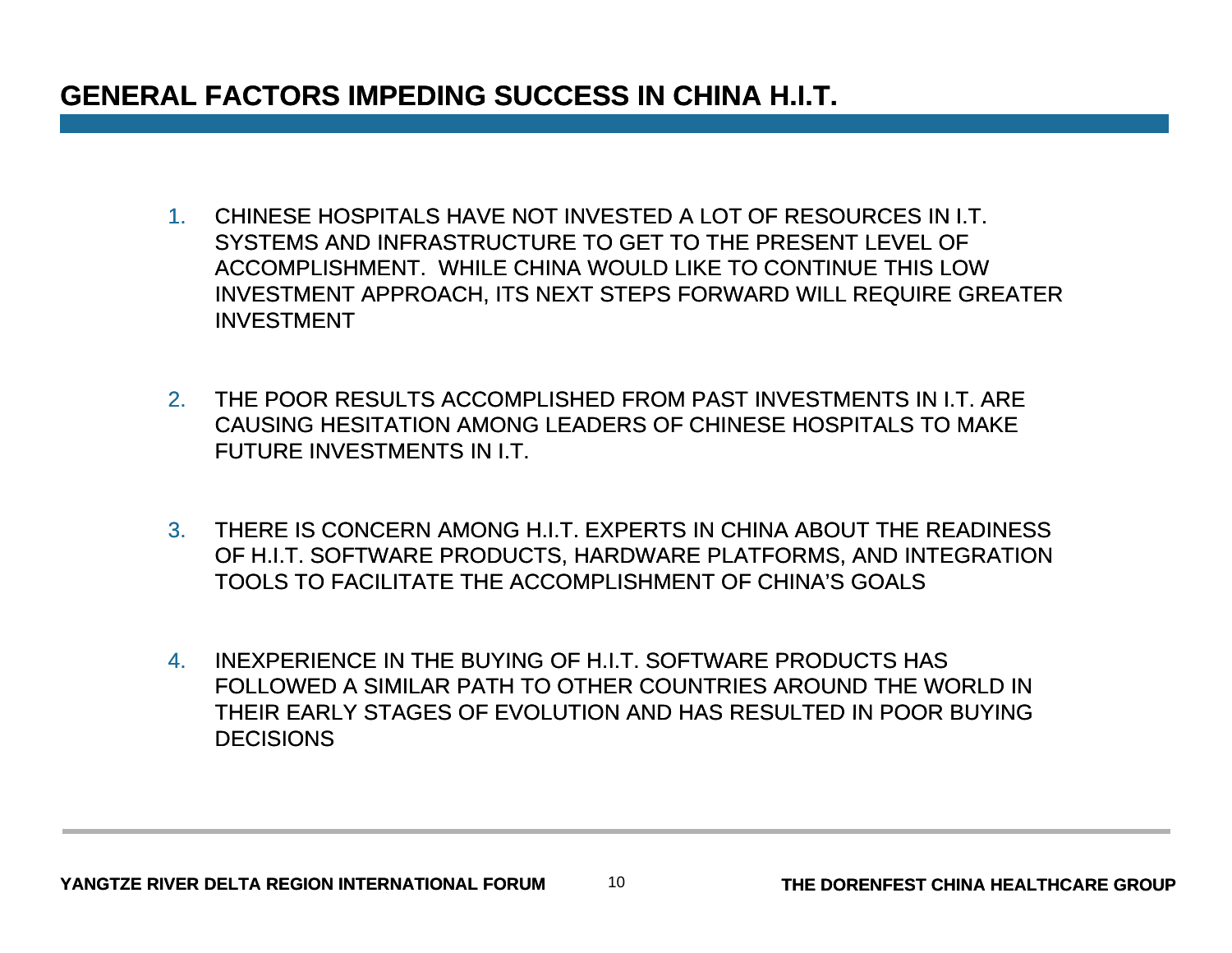### **GENERAL FACTORS IMPEDING SUCCESS IN CHINA H.I.T. (CONTINUED)**

- 5. LIKE OTHER COUNTRIES AROUND THE WORLD, IMPLEMENTATION OF NEW I.T. SYSTEMS IN CHINA HAS OFTEN ADDED WORK INSTEAD OF REDUCING WORK AND HAS CREATED UNNECESSARILY REDUNDANT WORK PROCESSES
- 6. THE IMPLEMENTATION SKILL AND CHANGE MANAGEMENT EXPERIENCE NEEDED FOR CHINA TO TAKE THE BIG LEAP FORWARD THAT IT WOULD LIKE TO TAKE IS NOT YET AVAILABLE AT THE LEVEL REQUIRED FOR CHINA TO ACCOMPLISH ITS GOALS
- 7. SOMETIMES, HOSPITAL LEADERSHIP NOT KNOWING WHAT IT DOES NOT KNOW, IS CONTINUING TO USE POOR BUYING AND IMPLEMENTATION APPROACHES BECAUSE THEY DO NOT KNOW BETTER WAYS ARE POSSIBLE AND THERE IS A STRONG MOMENTUM TO CONTINUE WITH THESE APPROACHES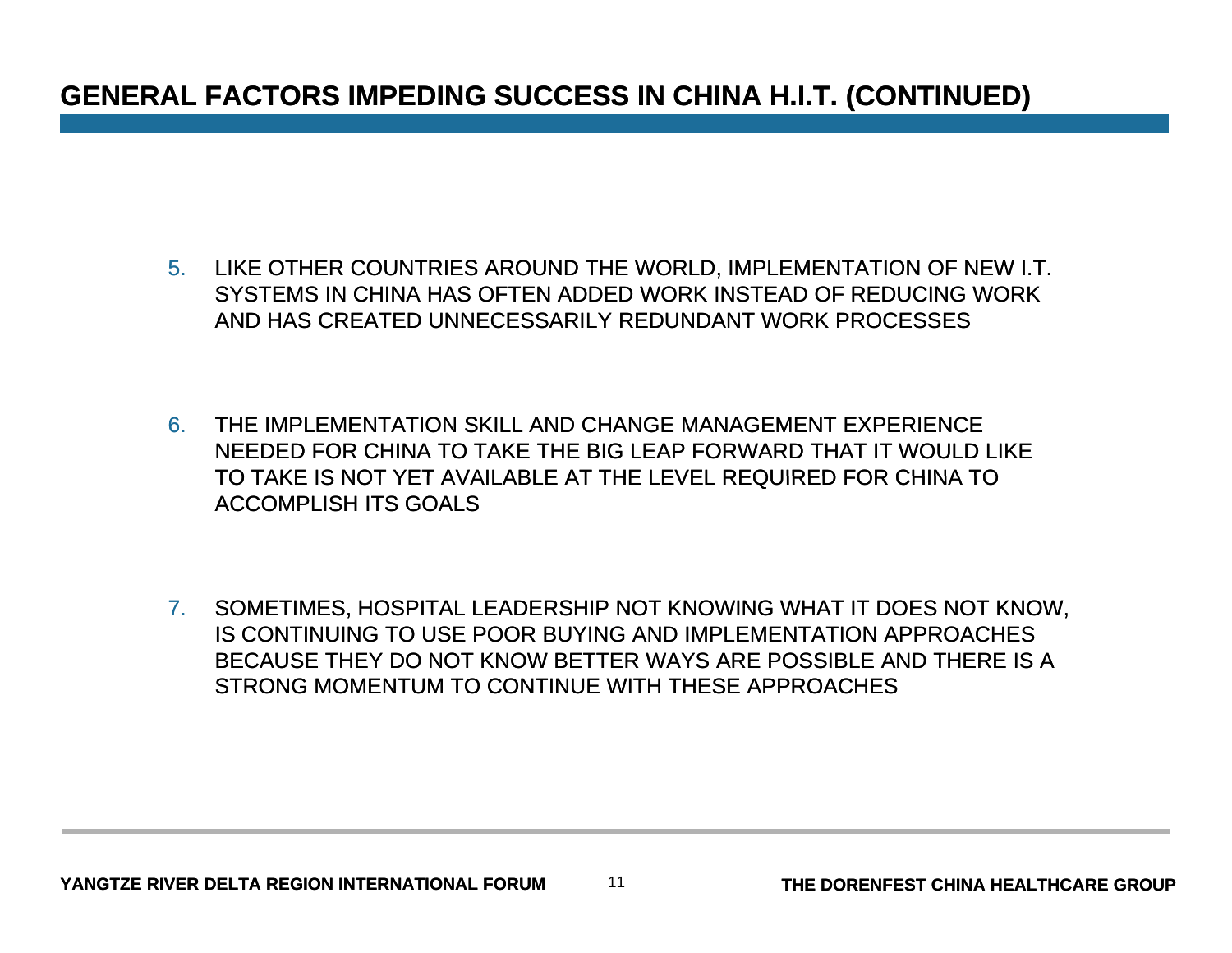### **THE COMPETITIVE ENVIRONMENT**

- 1. THERE ARE HUNDREDS OF SMALL SOFTWARE VENDORS ACTIVE IN THE CHINA H.I.T. MARKET
- 2. THE MARKET SEGMENTS WITH THE MOST VENDORS ARE EMR, H.I.S., PACS, RIS, AND LAB
- 3. ALL H.I.T. VENDORS IN THE MARKET STARTED IN A CITY AND MOST ARE STILL OPERATING IN THAT CITY OR A SMALL REGION AROUND THE CITY. SOME H.I.T. VENDORS ARE BEGINNING TO BECOME MORE NATIONAL IN SCOPE
- 4. MANY VENDORS IN THE HIS MARKET OFFER HEAVILY CUSTOMIZED SOLUTIONS RATHER THAN STANDARD SOLUTIONS. THESE CUSTOMIZED SOLUTIONS CREATE GREATER DEPENDENCY ON THE VENDOR AND ARE MORE DIFFICULT/EXPENSIVE TO KEEP CURRENT AS VENDORS PERIODICALLY CURRENT RELEASE STANDARD VERSIONS/RELEASES
- 5. CHINESE HOSPITAL LEADERS WOULD LIKE TO SEE A NEW GENERATION OF H.I.T. SOFTWARE DEVELOPED FOR THE COUNTRY TO ASSIST IN HELPING THEM ACCOMPLISH THEIR "LEAPFROG" OBJECTIVES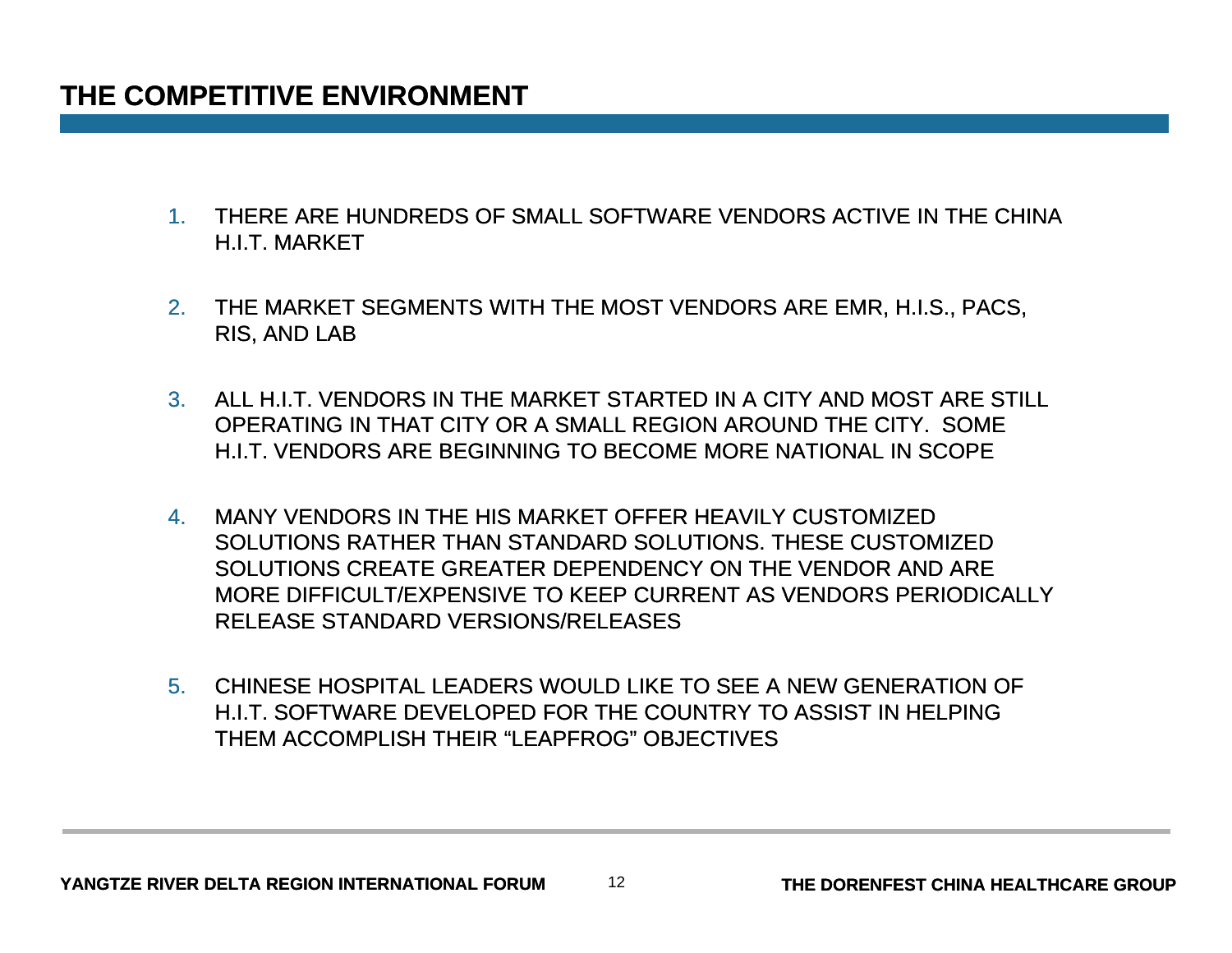### **EXPECTED EVOLUTION OF H.I.T. IMPLEMENTATION IN CHINA**

- 1. IMPROVED BUYING AND IMPLEMENTATION OF I.T. SOFTWARE WITH MORE USER INVOLVEMENT
- 2.BETTER USE OF I.T. IN HOSPITAL MANAGEMENT
- 3. BETTER USE OF I.T. IN CLINICAL SERVICES
- 4. DIGITAL HOSPITALS WITH ELECTRONIC HEALTH RECORDS WILL EVOLVE WITH EVOLVE WITH GREATER FREQUENCY
- 5. BETTER SYSTEMS INTEGRATION AND MORE STANDARDS TO SUPPORT I.T. PROGRESS AND THE USE OF MULTIPLE VENDORS IN THE I.T. ENVIRONMENT
- 6.REGIONAL HEALTH NETWORKS WILL EVOLVE
- 7.GREATER USE OF CONSULTANTS IN I.T. PLANNING AND IMPLEMENTATION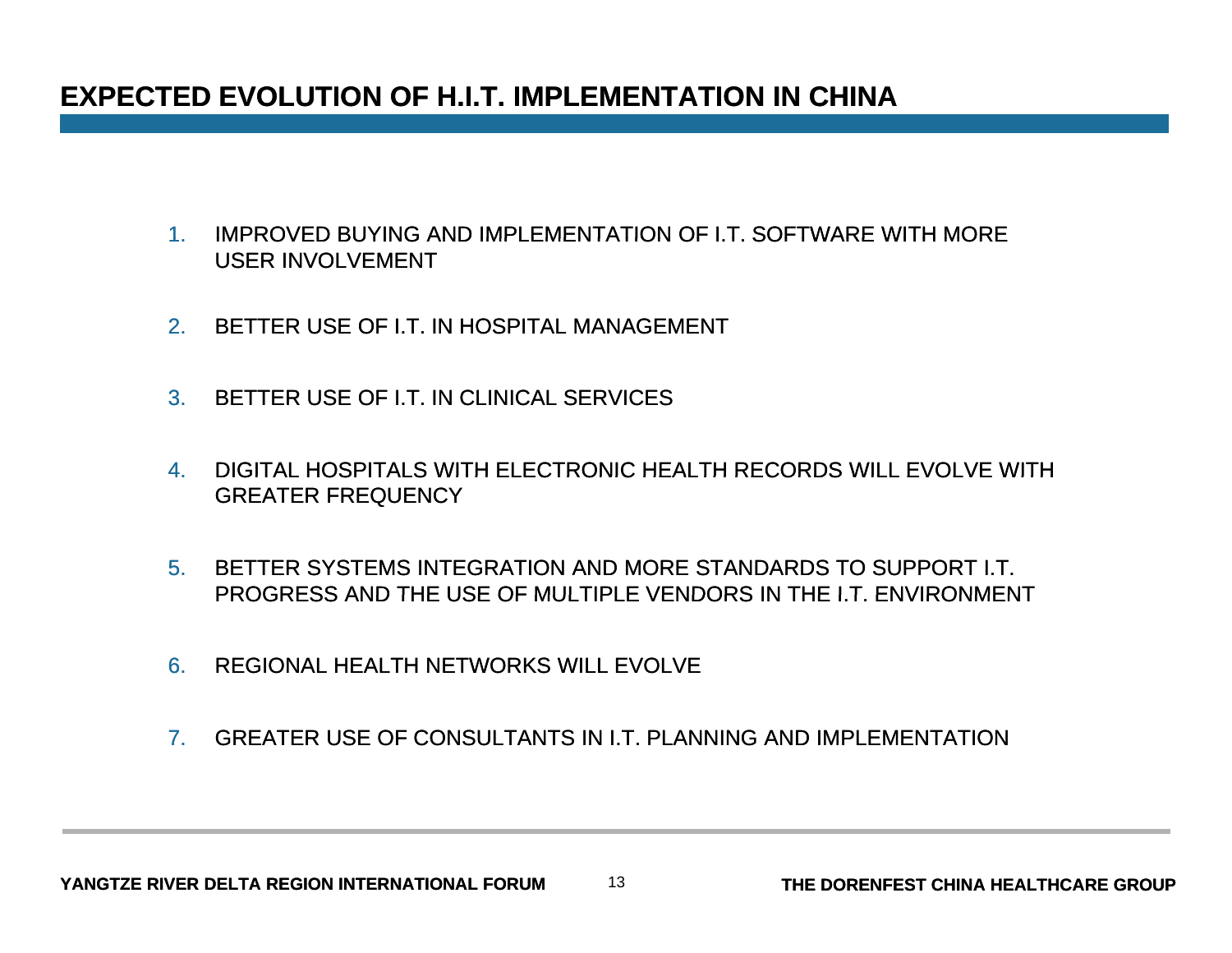### **ALLOCATION OF H.I.T. INVESTMENT AROUND THE WORLD**

#### **2005 GLOBAL HIT INVESTMENT STRUCTURE**



*SOURCE: CCW Research*

**YANGTZE RIVER DELTA REGION INTERNATIONAL FORUM**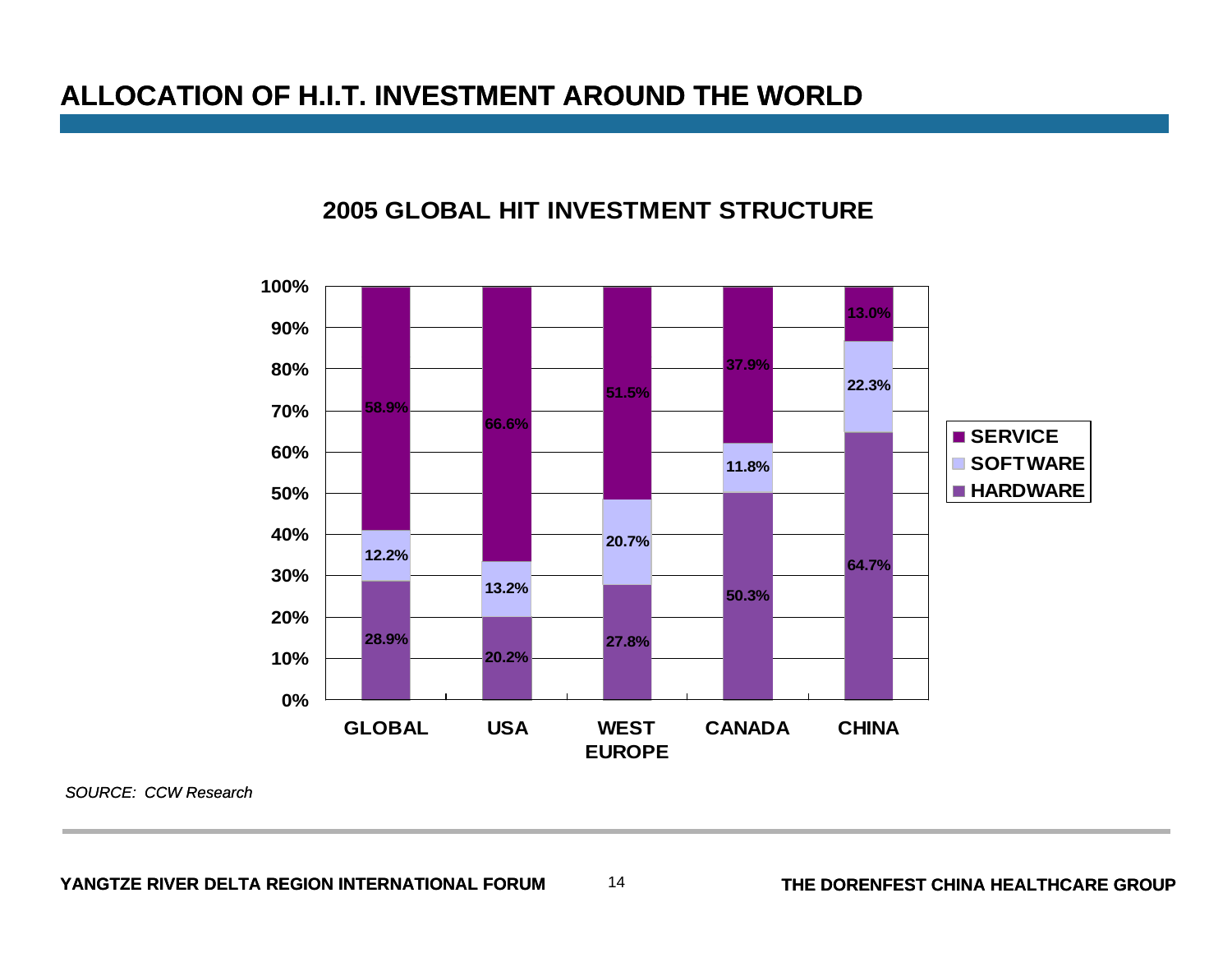### **CHINA HEALTHCARE LEADERS WANT TO "LEAPFROG" THE WORLD**

- CHINESE HOSPITALS AND HEALTH BUREAUS ARE CAREFULLY CONSIDERING HOW TO BE MORE SUCCESSFUL IN TAKING NEXT STEPS FORWARD IN I.T. USE
- THERE IS A RECOGNITION THAT FOR CHINA TO ACCOMPLISH ITS OBJECTIVES IN H.I.T. REQUIRES THE FOLLOWING :
	- LEARNING QUICKLY FROM THE GLOBAL EXPERIENCE
	- OVERCOMING RESISTANCE TO CHANGE
	- KNOWING HOW TO MANAGE CHANGE
	- DOING MORE OF WHAT THE REST OF THE WORLD DID RIGHT AND LESS OF WHAT THEY DID WRONG TO AVOID MISTAKES OTHER COUNTRIES HAVE MADE AND CHINA IS STILL MAKING
	- DEVELOPING MORE EXPERTISE IN THESE AREAS OF NEED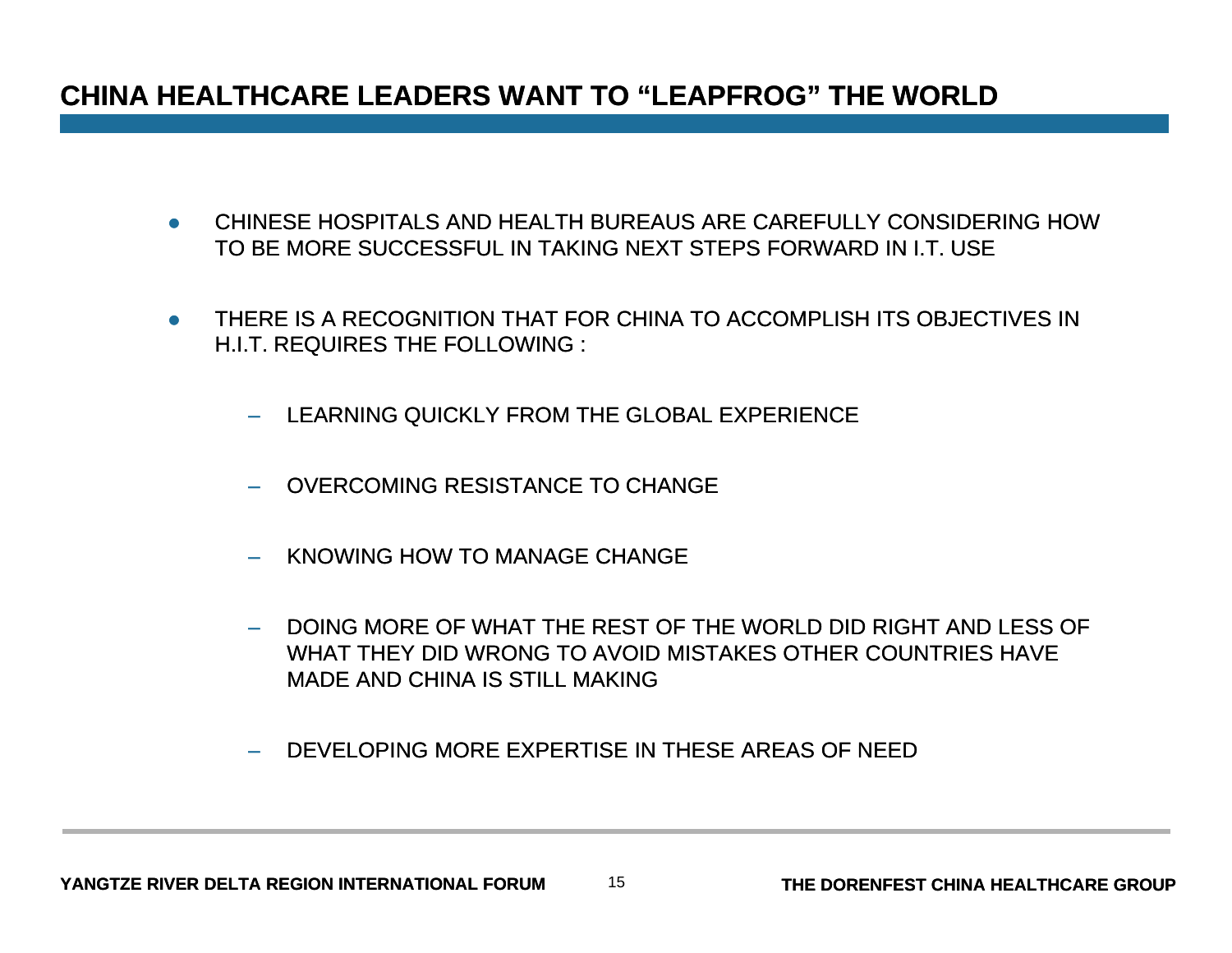**YANGTZE RIVER DELTA REGION INTERNATIONAL FORUM**

### LEARNING FROM THE H.I.T. EXPERIENCE OF OTHER,一个人的人都是一个人的人,就算是一个人的人,就算是一个人的人,就算是一个人的人,就算是一个人的人,我们就是一个人的人,我们就是一个人的人,我们就是一个人的人, **COUNTRIES**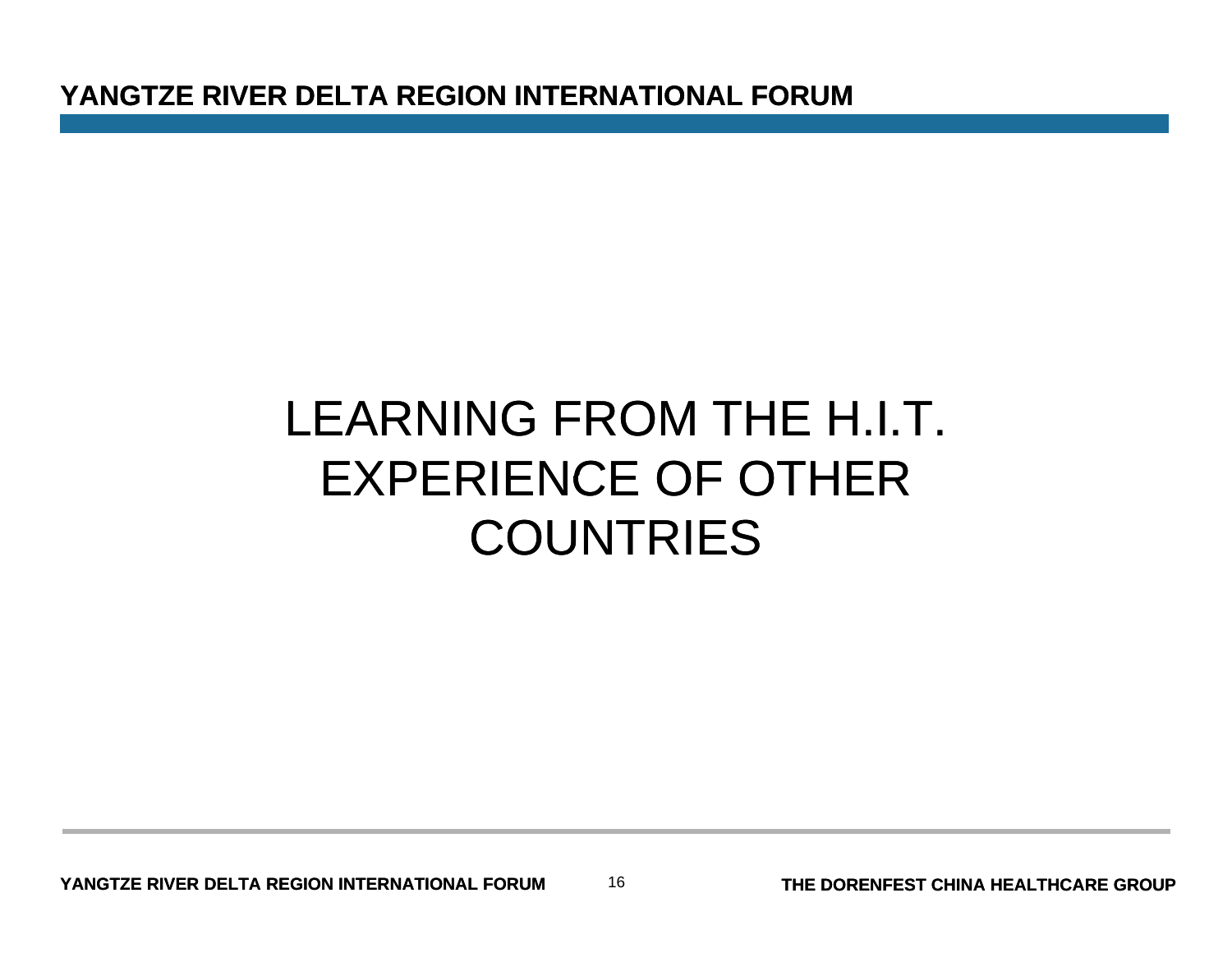### **OPPORTUNITIES TO IMPROVE THE HEALTHCARE DELIVERY PROCESS HAVE BEEN PURSUED FOR MANY YEARS**

- $\bullet$ GREAT REDUNDANCY OF INFORMATION
- $\bullet$ HIGH ERROR POTENTIAL
- $\bullet$ LACK OF TIMELINESS
- $\bullet$ HIGH COST
- $\bullet$ ORGANIZATION COMPLEXITY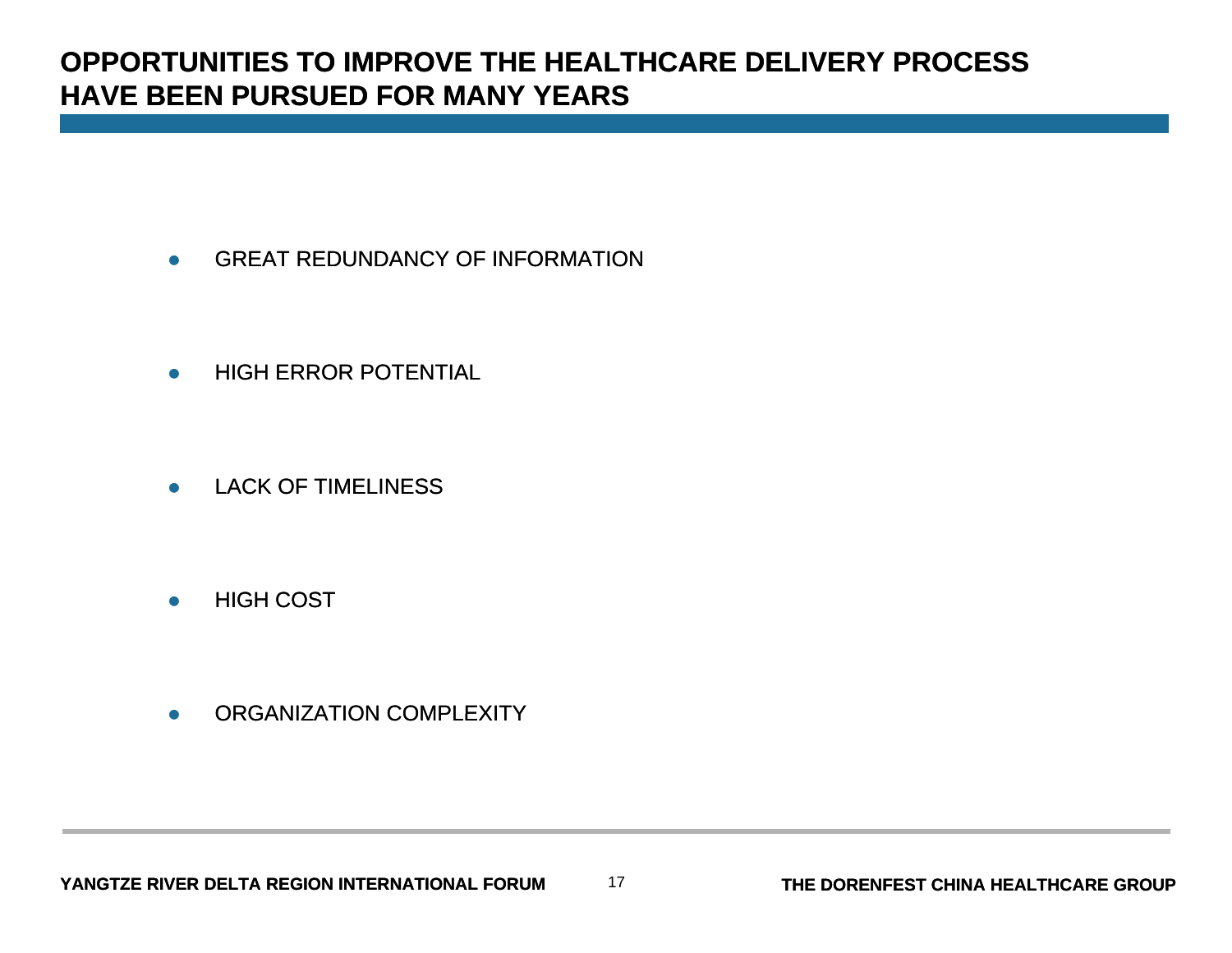### **U.S. HOSPITALS STARTED USING H.I.T. IN THE 1960s AND SOUGHT AN EHR THROUGH FOUR GENERATIONS OF I.T. SYSTEMS**

 $\bullet$ FINANCE SYSTEMS

 $\bullet$ LIMITED CLINICAL SYSTEMS

 $\bullet$ MORE ADVANCED CLINICAL SYSTEMS

 $\bullet$ ELECTRONIC HEALTH RECORDS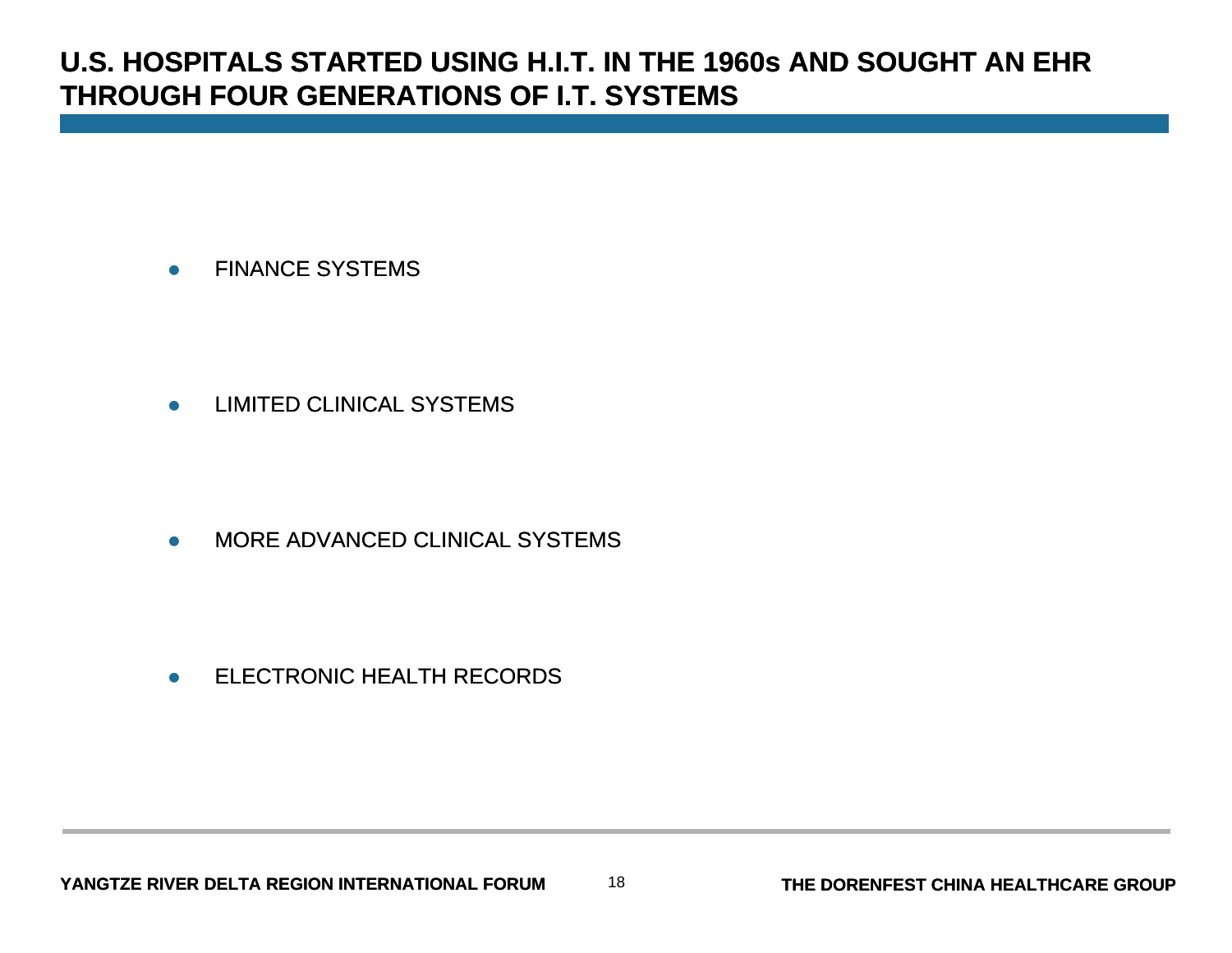### **BUT POORLY IMPLEMENTED CHANGE LAYERED REDUNDANT WORK ON TOP OF ORIGINAL INEFFICIENCY**

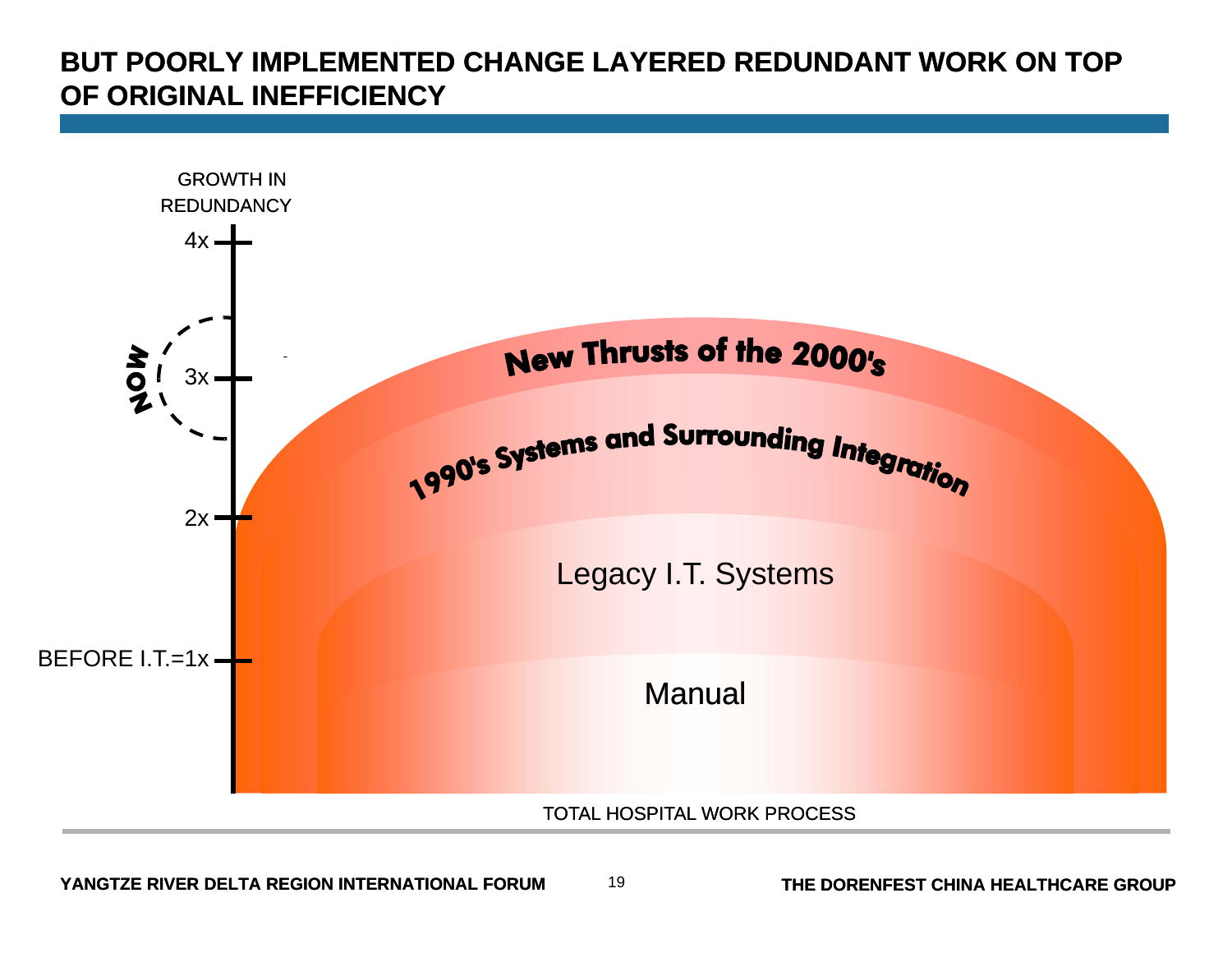### **H.I.T. EVOLUTION IN THE REST OF THE WORLD**

- $\bullet$ CANADA STARTED IN THE LATE 1970s
- $\bullet$ EUROPE AND AUSTRALIA BEGAN IN THE EARLY 1980s
- $\bullet$ ASIA BEGAN IN THE 1990s
- $\bullet$  CANADA, FRANCE, GERMANY, ENGLAND, AND AUSTRALIA ALL STARTED LATER THAN THE U.S., INVESTED LESS, AND HAVE MADE MORE PROGRESS
- $\bullet$  HONG KONG STARTED EVEN LATER, INVESTED EVEN LESS, AND IS NOW AT THE STATE OF THE ART IN H.I.T.
- $\bullet$  CHINA H.I.T. IS NOW AT AN EARLIER STAGE OF DEVELOPMENT. CHINA HAS THE GOALS AND DESIRE TO "LEAPFROG" THE REST OF THE WORLD IN H.I.T. USE IN THE NEXT FEW YEARS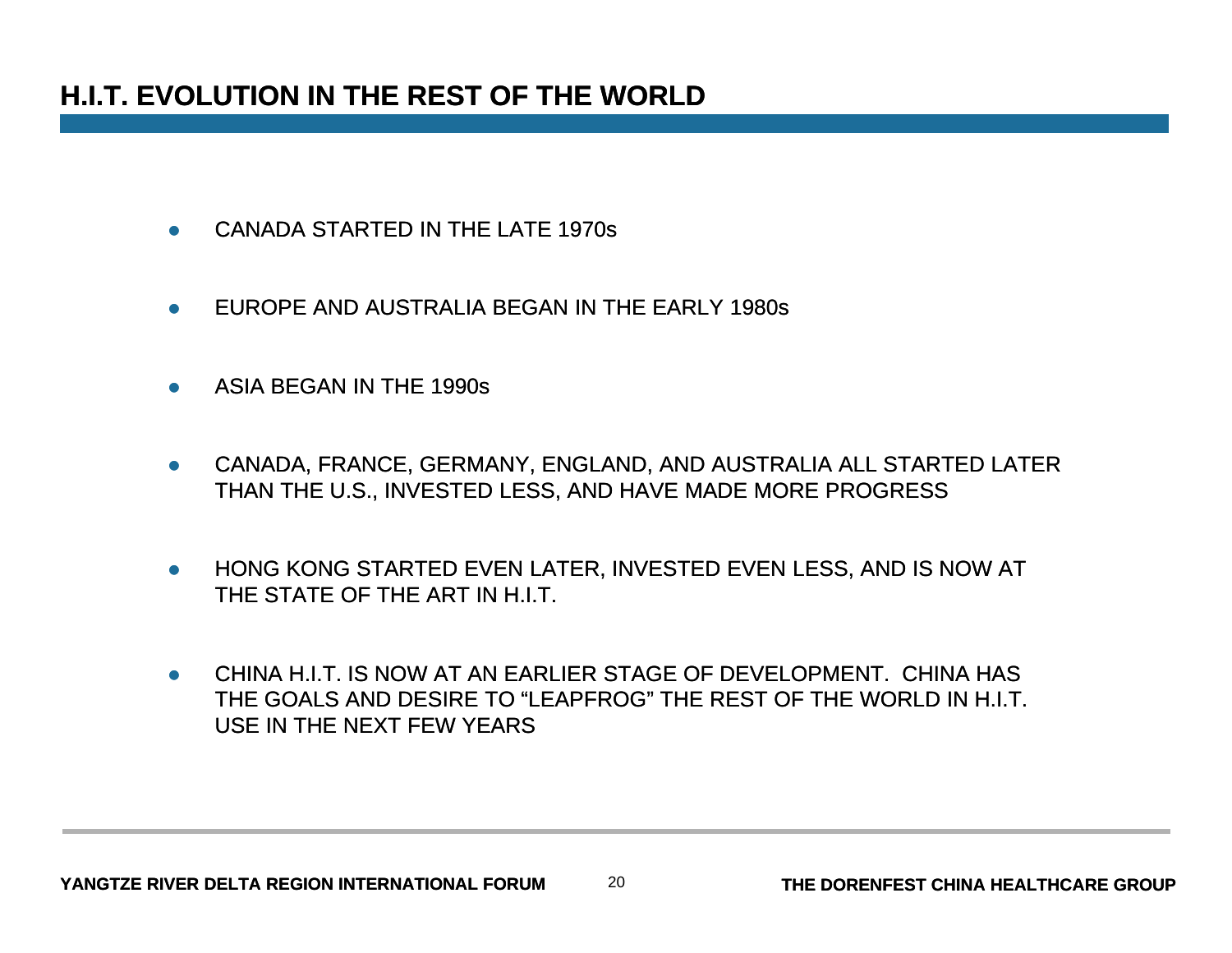### **SUMMARY**

- U.S. SPENDS A MUCH LARGER SHARE OF GDP ON HEALTHCARE, BUT, THIS GREATER EXPENDITURE DOES NOT PRODUCE GREATER HEALTHCARE RESULTS
- U.S. SPENDS A LARGER SHARE OF ITS TOTAL HOSPITAL OPERATING COSTS ON I.T. EFFORTS
- $\bullet$   $\;$  U.S. HAS BEEN INVESTING HEAVILY IN H.I.T. FOR OVER 40 YEARS. WHILE THIS SUBSTANTIAL INVESTMENT HAS NOT PRODUCED ADEQUATE RETURN, THERE IS MUCH TO LEARN FROM WHAT WORKED AND DID NOT WORK IN U.S. H.I.T. STRATEGIES AND APPROACHES
- U.S. HAS BEEN THROUGH AT LEAST FOUR GENERATIONS OF HOSPITAL SOFTWARE PRODUCTS IN THE PAST FORTY YEARS
- $\bullet$  THE REST OF THE WORLD STARTED AUTOMATION EFFORTS LATER, INVESTED LESS, AND HAVE RECEIVED A HIGHER RETURN ON H.I.T. INVESTMENT THAN THE U.S.
- THERE IS STILL MUCH TO DO TO IMPROVE H.I.T. ROI EVERYWHERE IN THE **WORLD**
- $\bullet$  CHINA'S GOAL IS ACCOMPLISHABLE BY PAYING CAREFUL ATTENTION TO THE GLOBAL EXPERIENCE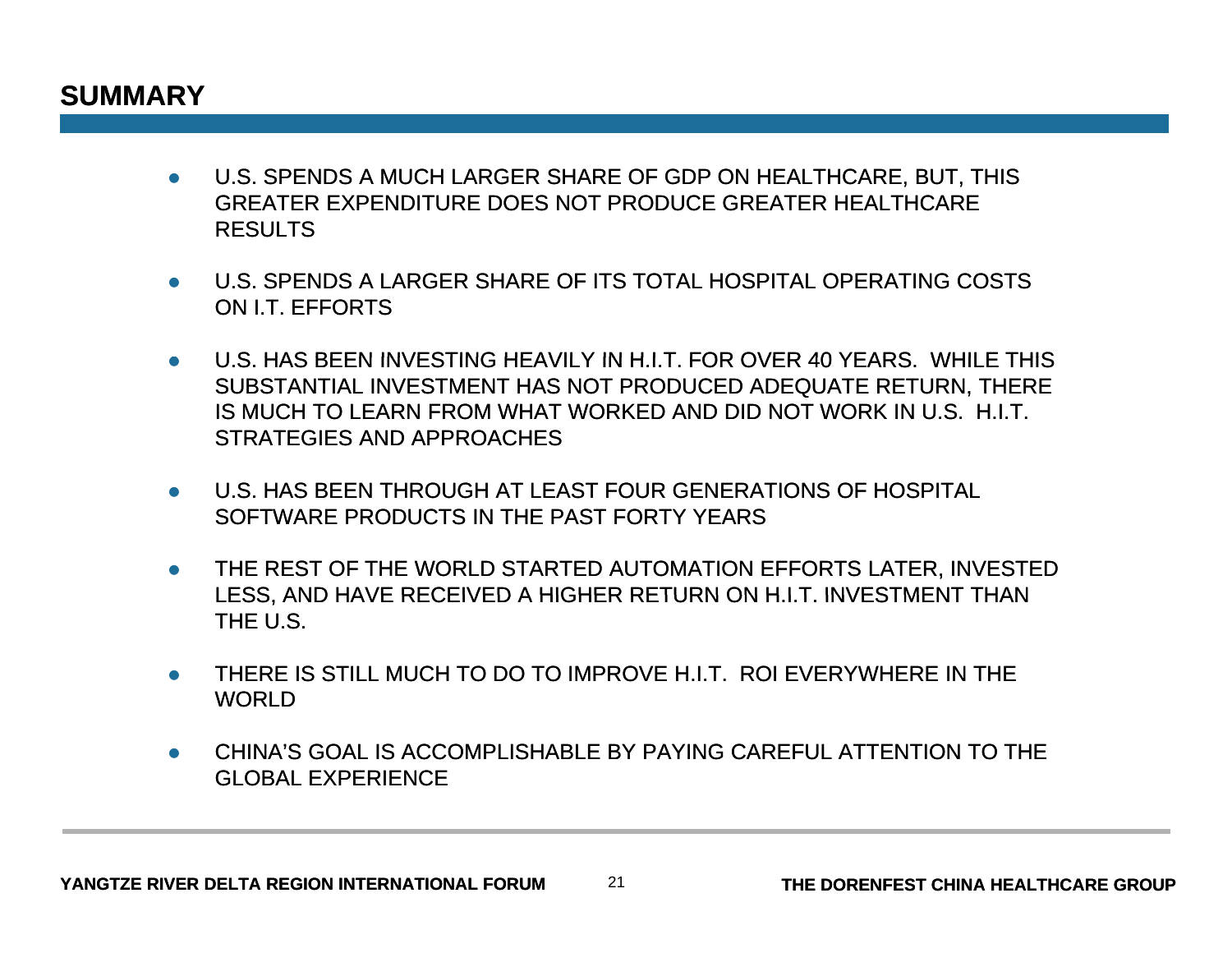**YANGTZE RIVER DELTA REGION INTERNATIONAL FORUM**

# SOME SUGGESTIONS TO THE CLASS TO HELP YOU MAKE MOREPROGRESS IN H.I.T. USE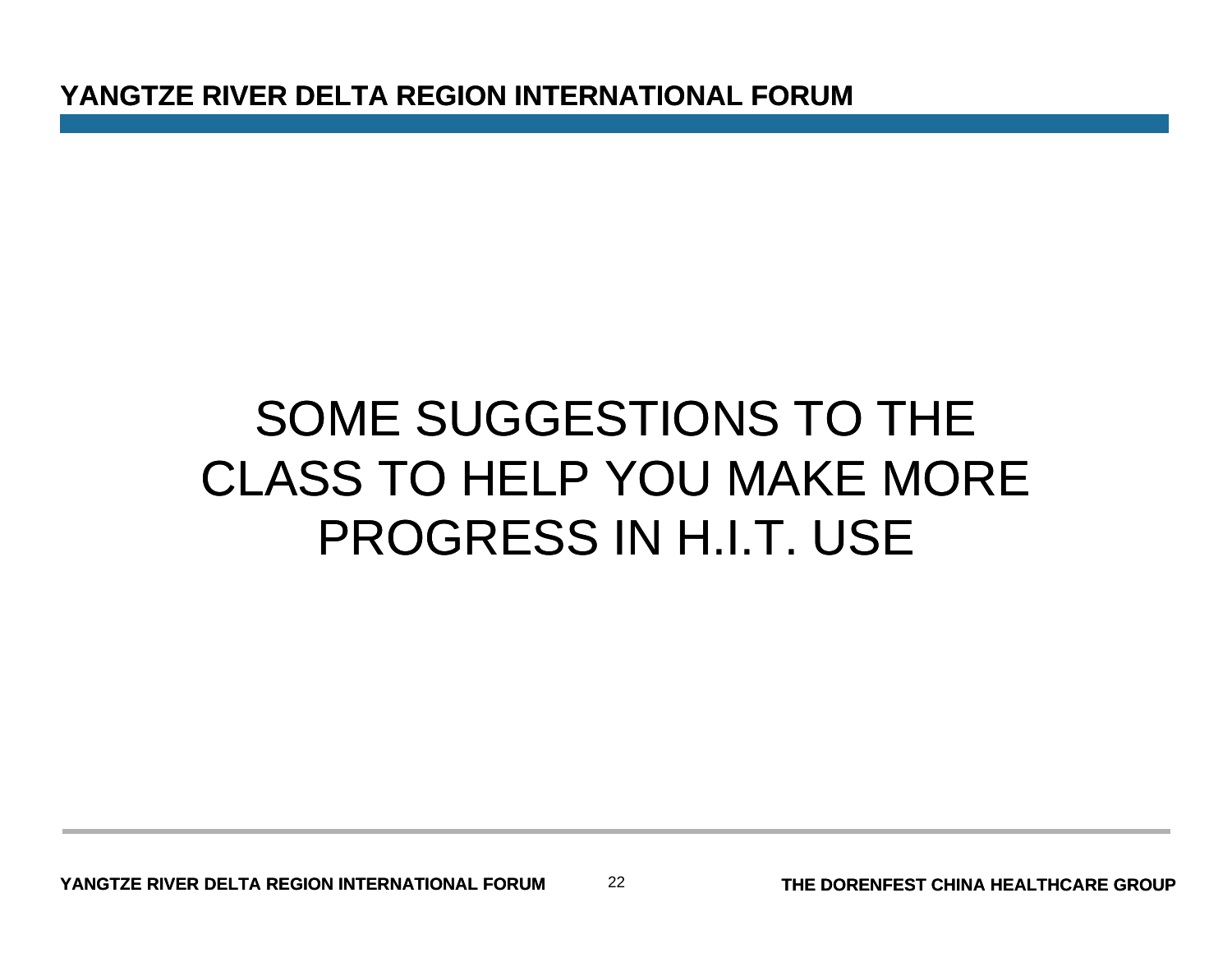### **COMMON THEMES EXPRESSED BY LEADERS IN CHINESE HOSPITALS**

- $\bullet$  "THE I.T. PROGRAM IS NOT WORKING AS WELL AS WE WOULD LIKE IT TO WORK"
- $\bullet$ "OUR SOFTWARE SYSTEMS DO NOT TALK TO EACH OTHER"
- $\bullet$  "WE HAVE A DESIRE TO SOLVE PROBLEMS THROUGH BETTER INTEGRATED AND MORE EXTENSIVE I.T. USE THROUGHOUT OUR CLINICAL AREAS"
- $\bullet$ "WE WANT TO FIX UP THE CURRENT I.T. PROGRAM AND IMPLEMENT AN EHR IN OUR HOSPITAL"
- $\bullet$ "WE SEE MORE AND BETTER I.T. USE AS IMPORTANT TO OUR FUTURE"
- $\bullet$  "WE NEED A BETTER SOFTWARE VENDOR AND A BETTER SOFTWARE PRODUCT"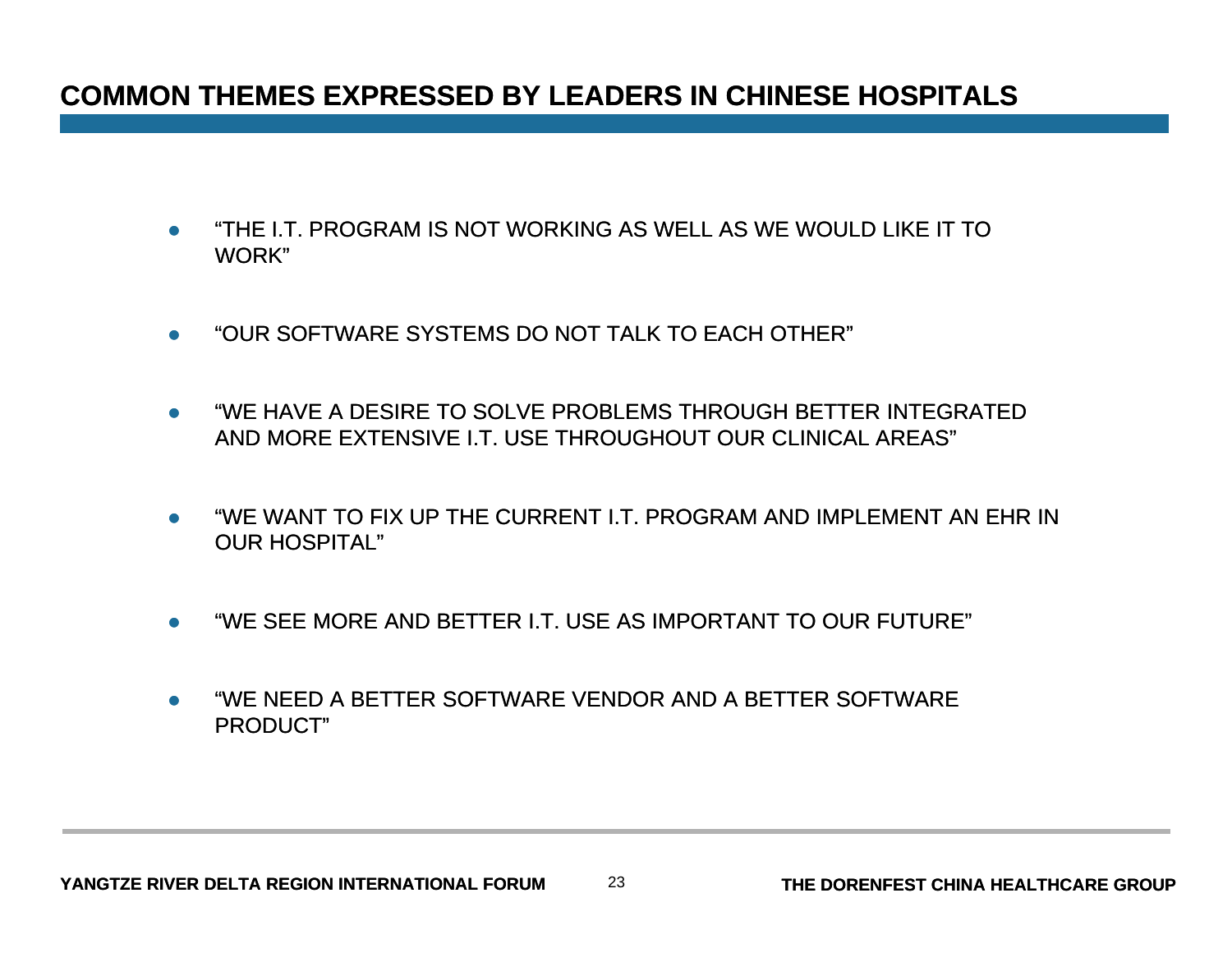### **AREAS FOR HOSPITAL LEADERS TO FOCUS ON TO IMPROVE I.T. INVESTMENT RESULTS**

- 1. CHANGING THE I.T. GOVERNANCE METHOD TO BE MORE EFFECTIVE
- 2. INCREASING THE INVOLVEMENT OF HOSPITAL CLINICIANS IN THE I.T. PROGRAM
- 3.REDUCING YOUR RELIANCE ON THE SOFTWARE VENDOR
- 4. CHANGING THE ROLE OF THE I.T. DEPARTMENT FROM DOING IT BY ITSELF TO INCLUDE FACILITATING, EDUCATING, AND TRAINING HOSPITAL MANAGEMENT AND USERS
- 5. TAKING ON MORE DIRECT RESPONSIBILITY FOR MANAGING THE CHANGE IN WORK PROCESSES AS NEW I.T. SYSTEMS ARE IMPLEMENTED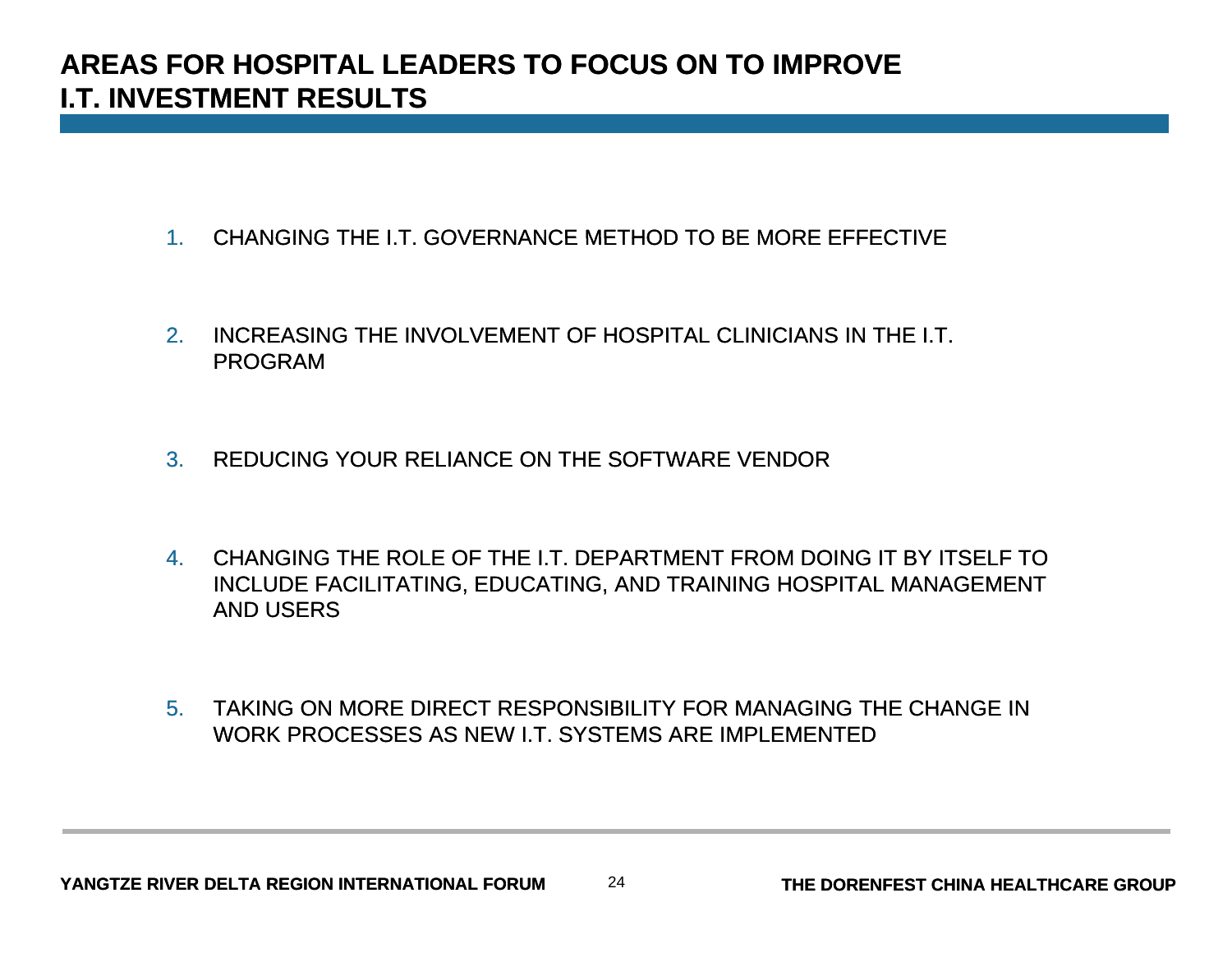### **KEY STEPS TO IMPROVING LONG TERM I.T. INVESTMENT RESULTS IN CHINESE HOSPITALS**

- 1.DEVELOP BETTER I.T. PLANNING AND PRIORITY SETTING METHODS
- 2.IMPROVE I.T. GOVERNANCE STRUCTURES
- 3.. DEVELOP BETTER WAYS OF BUYING SOFTWARE TO INCREASE SUCCESS
	- **ACCURATELY AND THOROUGHLY DEFINE USER NEEDS PRIOR TO** BUYING SOFTWARE
	- USE BETTER METHODS OF ASSESSING SOFTWARE PRODUCT CAPABILITIES PRIOR TO PURCHASE
- 4. DEVELOP BETTER APPROACHES TO SYSTEM IMPLEMENTATION SO THAT IMPLEMENTATION OF NEW I.T. SYSTEMS WILL NOT ADD WORK AND CREATE UNNECESSARILY REDUNDANT WORK PROCESSES
- 5. DEVELOP BETTER APPROACHES TO INVOLVING AND TRAINING USERS ASPART OF THE BUYING AND IMPLEMENTATION PROCESSES